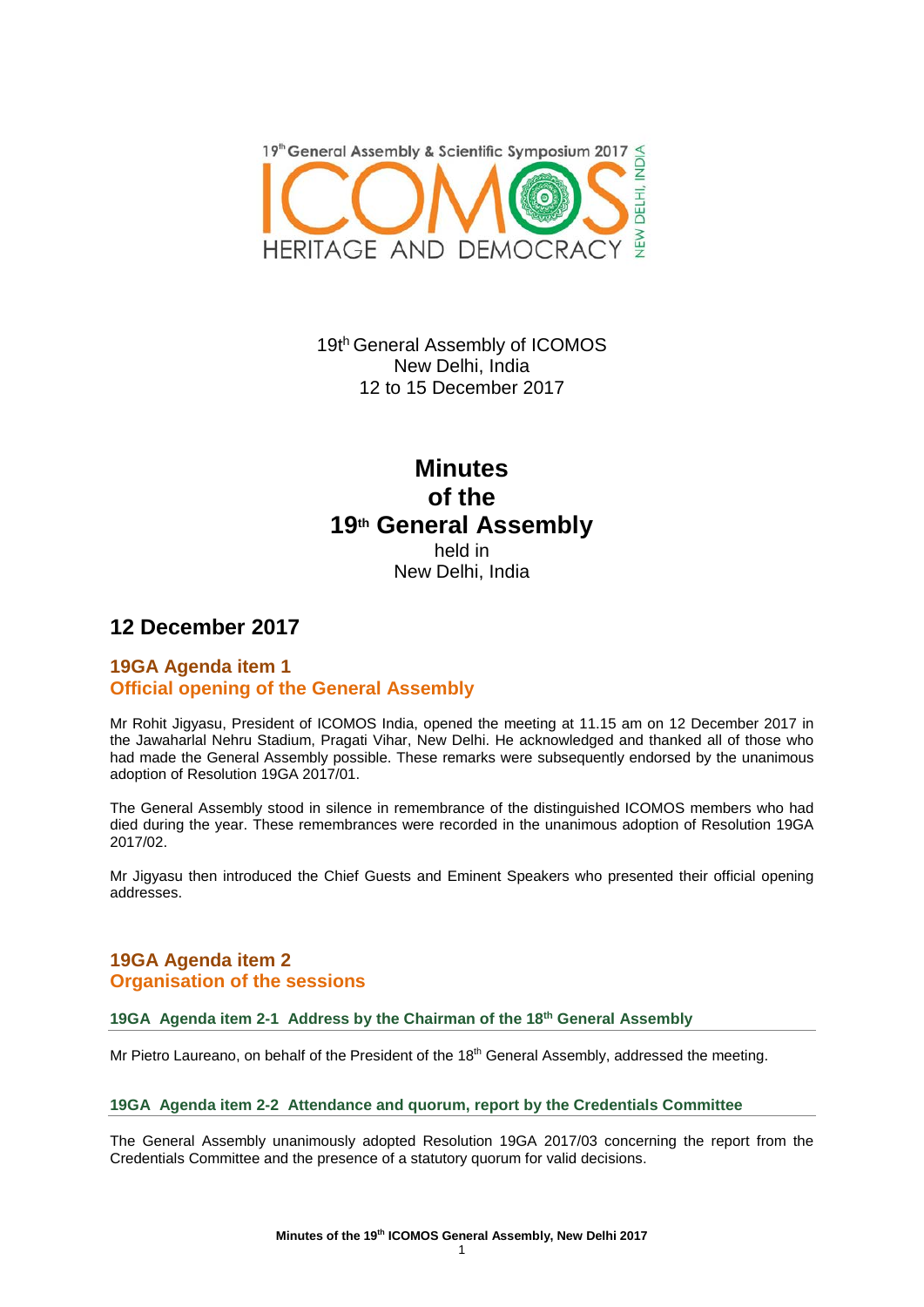## **19GA Agenda item 2-3 Election of the President, 3 Vice-Presidents, the Rapporteur and the Election Committee of the 19th General Assembly**

The Extraordinary General Assembly unanimously adopted Resolution 19GA 2017/04 concerning the election of the President, Vice-Presidents, and Rapporteur for the meeting. The President, Mr Rohit Jigyasu, then took the chair.

## **19GA Agenda item 2-4 Adoption of the Agenda**

The General Assembly unanimously adopted Resolution 19GA 2017/05 adopting the draft agenda for the meeting.

## **19GA Agenda item 2-5 Appointment of the Elections Committee**

The Extraordinary General Assembly unanimously adopted Resolution 19GA 2017/06 appointing the Head Teller and members of the Elections Committee.

## **19GA Agenda item 3 Reports on the triennium 2015-2017**

## **19GA Agenda item 3–1 Report by the President of ICOMOS**

Mr Gustavo Araoz, President of ICOMOS, presented his report.

## **19GA Agenda item 3–2 Report by the Treasurer of ICOMOS**

Ms Laura Robinson, Treasurer of ICOMOS, reported on the accounts for the years ended 2015 and 2016.

## **19GA Agenda item 3–3 Report by the Secretary General of ICOMOS**

Ms Kirsti Kovanen, Secretary General of ICOMOS, reported on the program and activities, and the implementation of the resolutions of the 18<sup>th</sup> General Assembly.

## **19GA Agenda item 3–4 Approval of the 2015 and 2016 accounts**

The General Assembly adopted Resolution 19GA 2017/07, approving the reports of the President, Secretary General and Treasurer, approving the accounts of 2015 and 2016 and discharging the Board and the Treasurer from liabilities.

The President adjourned the meeting at 4.00pm on 12 December 2017.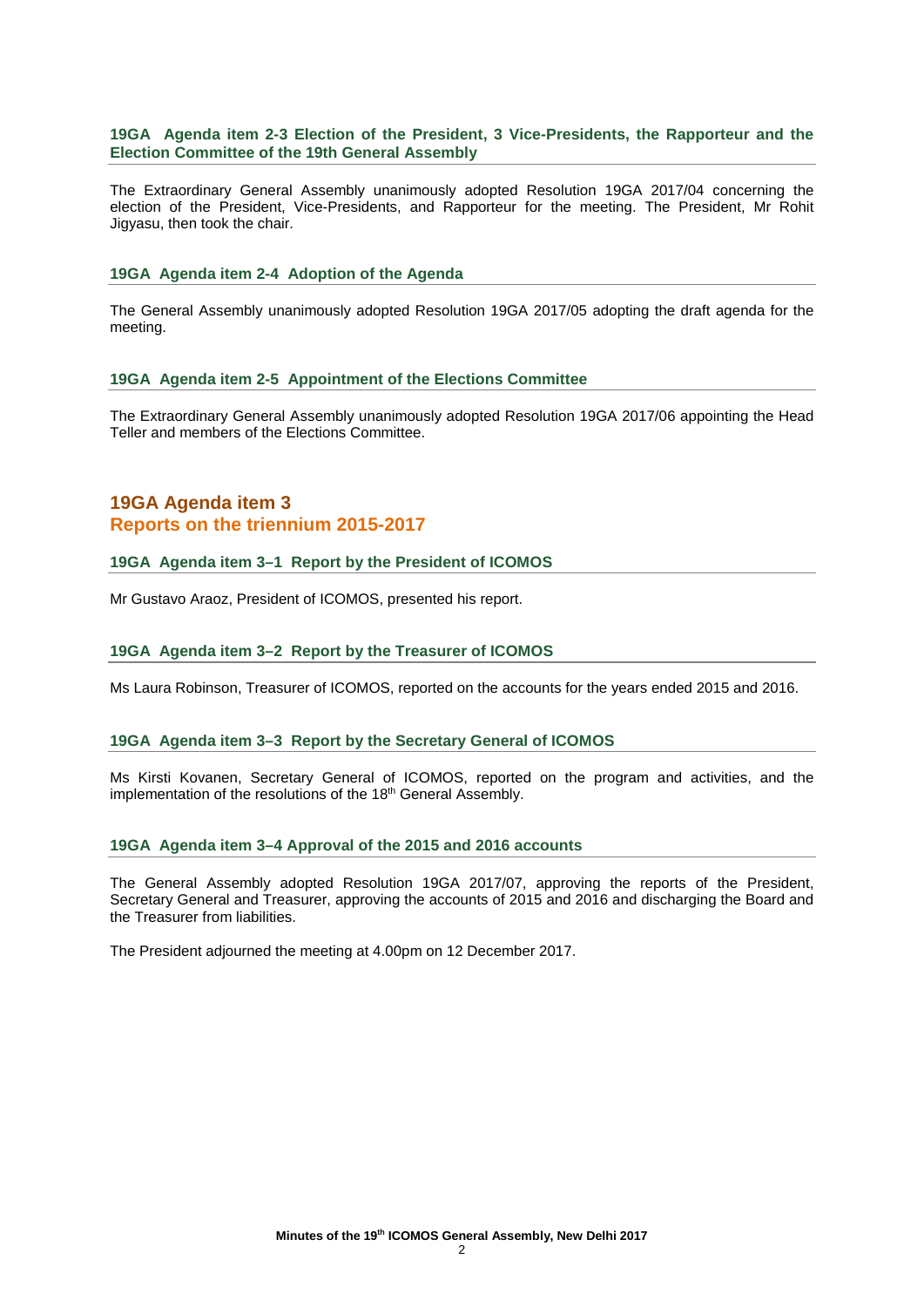# **14 December 2017**

## **19GA Agenda item 5 Elections**

The meeting was reopened at 2.00pm on 14 December 2017 at the India Habitat Centre, Lodhi Road, New Delhi.

## **19GA Agenda item 5–1 Report of the Elections Committee**

The Head Teller presented her report and explained the voting system.

## **19GA Agenda item 5–2 Report of the Candidatures Committee**

The General Assembly adopted Resolution 19GA 2017/12 concerning the candidates for election.

## **19GA Agenda item 5–3 Presentation of the candidates for election**

The candidates for election addressed the General Assembly.

## **19GA Agenda item 5–4 Election of the Board and Bureau**

The General Assembly then proceeded with the elections.

## **19GA Agenda item 5–5 Report by the Elections Committee on the election results**

The Head Teller presented her report on the election results, and the General Assembly adopted Resolution 19GA 2017/13 concerning the election.

The meeting was adjourned at 6.30pm.

# **15 December 2017**

## **19GA Agenda item 4 Statutory matters**

## **19GA Agenda item 4–1 Nomination of the Auditor**

The meeting was reopened at 9.00 am at the Jawaharlal Nehru Stadium, Pragati Vihar, New Delhi.

The General Assembly adopted Resolution 19GA 2017/08 concerning the appointment of the auditor.

## **19GA Agenda item 4–2 Adoption of the General Programme and Budgetary Guidelines**

The General Assembly adopted Resolution 19GA 2017/09 concerning the General Programme for the triennium 2018-2020.

## **19GA Agenda item 4–3 Approval of the Budget for 2018**

The General Assembly adopted Resolution 19GA 2017/10 approving the budget for 2018.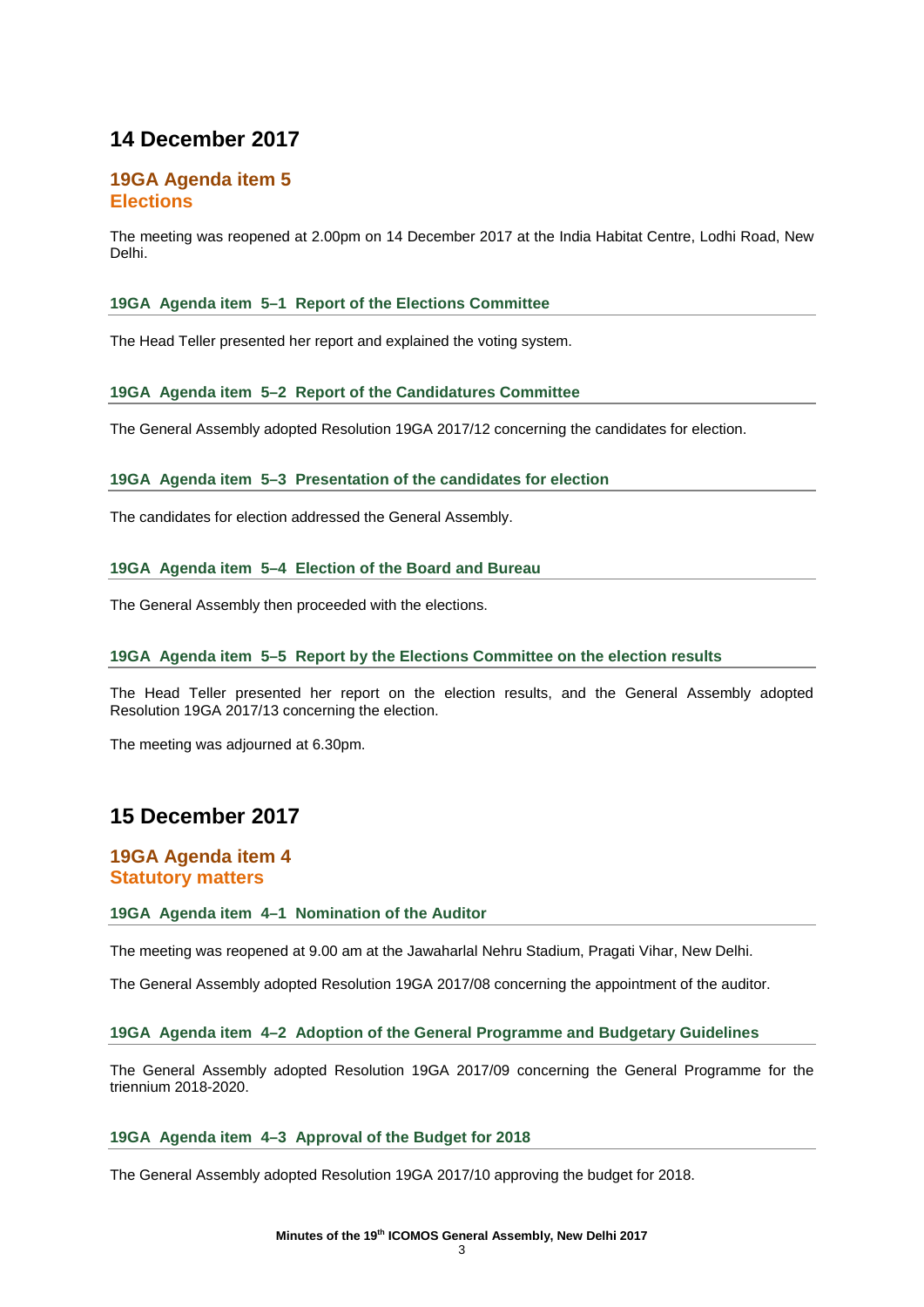## **19GA Agenda item 4–4 Appointment of the Credentials Committee for the 2018 AGA**

The General Assembly adopted Resolution 19GA 2017/11 appointing the Credentials Committee for the 2018 Annual General Assembly.

## **19GA Agenda item 6 Resolutions**

## **19GA Agenda item 6–1 Report of the Resolutions Committee**

The Chair of the Resolutions Committee presented his report.

## **19GA Agenda item 6–2 Heritage at Risk**

The General Assembly adopted Resolutions 19GA 2017/14 and 19GA 2017/15.

## **19GA Agenda item 6–3 ICOMOS Doctrinal Texts**

The General Assembly adopted Resolutions 19GA 2017/16, 19GA 2017/17, 19GA 2017/18, and 19GA 2017/19.

## **19GA Agenda item 6–4 Other heritage issues**

The General Assembly adopted Resolutions 19GA 2017/20, 19GA 2017/21, 19GA 2017/22, 19GA 2017/23, 19GA 2017/24, 19GA 2017/25, 19GA 2017/26, 19GA 2017/27, 19GA 2017/28, 19GA 2017/29 and 19GA 2017/30.

## **19GA Agenda item 6–5 Organisational matters**

The General Assembly adopted Resolutions 19GA 2017/31, 19GA 2017/32 and 19GA 2017/33.

## **19GA Agenda item 7 Reports and conclusions from the Scientific Symposium and Culture-Nature Journey**

#### **19GA Agenda item 7–1 Report by the Symposium Chair and Sub-Theme Chairs**

The Chairs of the Symposium and of the Sub-Themes presented their reports.

## **19GA Agenda item 7–2 Debate and interventions**

Members of the General Assembly discussed the reports.

## **19GA Agenda item 7–3 Scientific Symposium conclusions and recommendations**

The General Assembly unanimously adopted Resolution 19GA 2017/34, thereby adopting the "Delhi Declaration on Heritage and Democracy" and the "Yatra aur Tammanah Statement - Yatra: our purposeful Journey and Tammanah: our wishful aspirations for our heritage" on learnings and commitments from the CultureNature Journey.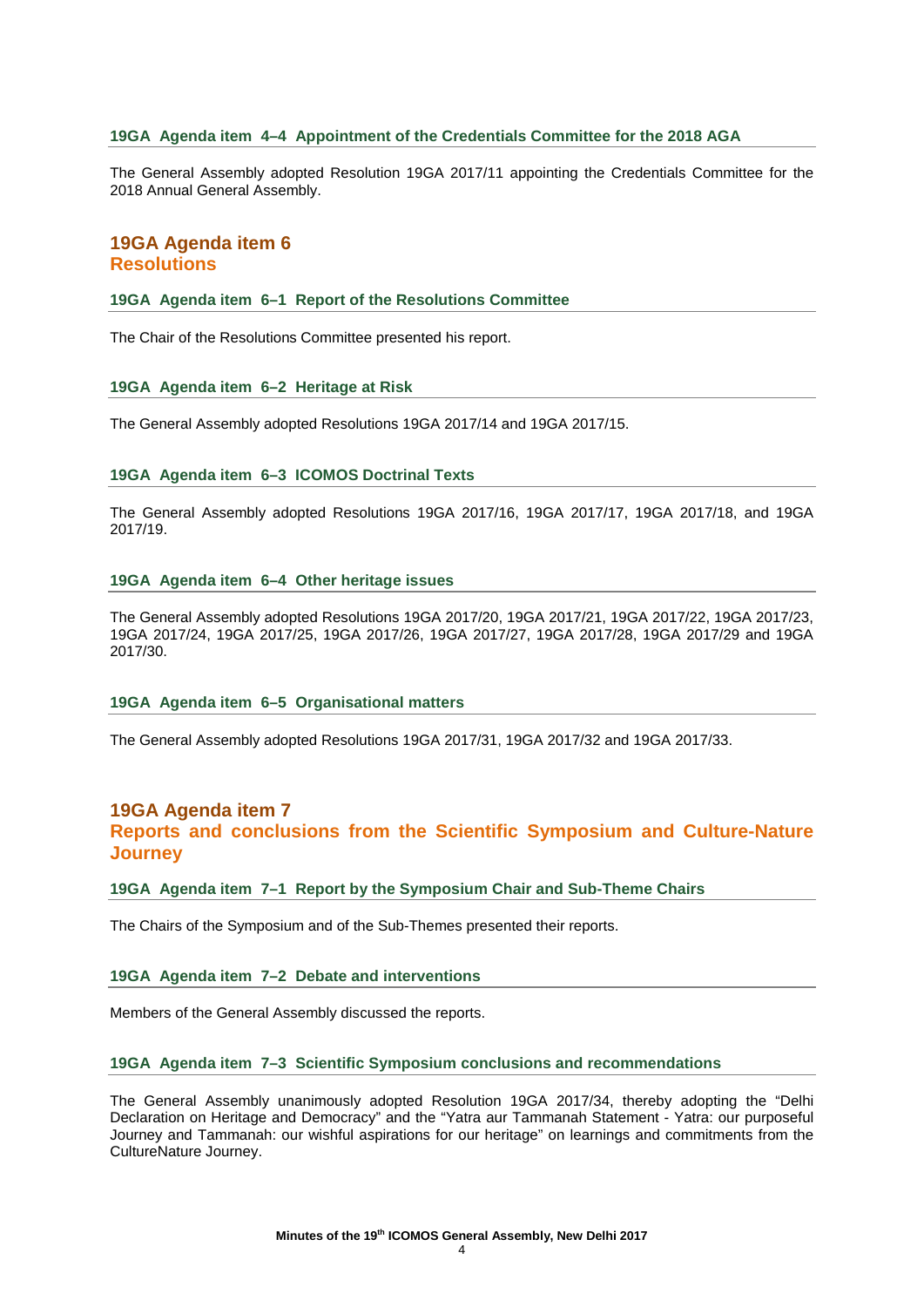## **19GA Agenda item 8 Closing**

## **19GA Agenda item 8–1 Closing addresses**

The President of the General Assembly addressed the meeting.

The Hon'ble Minister of Culture (MoC), Government of India Shri Mahesh Sharma addressed the meeting and two valedictory speeches were given.

## **19GA Agenda item 8–2 Address by the newly elected President of ICOMOS**

Professor Toshiyuki Kono, President of ICOMOS, addressed the meeting, and acknowledged the work of the outgoing President Mr Gustavo Araoz.

## **19GA Agenda item 8–3 Adoption of the Delhi Declaration**

The President noted with approval the adoption of the Delhi Declaration at the conclusion of the Scientific Symposium.

## **19GA Agenda item 8–4 Gazzola Prize**

The Chair of the Awards Jury announced that the 2017 Gazzola Prize was awarded to Professor Saleh Lamei Mostafa (Egypt) and Professor Lamei accepted the Prize in person.

## **19GA Agenda item 8–5 Conferring of Honorary Membership**

The General Assembly unanimously adopted Resolution 19GA 2017/35, conferring honorary membership on six distinguished members of ICOMOS.

## **19GA Agenda item 8–6 Youth Forum**

The Youth Forum presented a video of their activities to the General Assembly.

## **19GA Agenda item 8–7 Vote of Thanks**

The General Assembly thanked by acclamation all of those who had contributed to the success of the event.

## **19GA Agenda item 8–8 Invitation to the next General Assembly**

The Deputy High Commissioner of Australia to India, the President of Australia ICOMOS and the Convenor of the Bid Committee invited ICOMOS to attend the 20<sup>th</sup> General Assembly in Sydney, Australia.

The President closed the meeting at 6.40 pm.

Signed as a correct record

Rohit Jigyasu Kirsti Kovanen kanadi kata sama kanadi kata sa kata sa kasa sa kasa sa kasa sa kasa sa kasa sa k President of the General Assembly Secretary of the General Assembly

**Attachments**

Text of the Resolutions adopted at the 19th General Assembly 2017

**Minutes of the 19th ICOMOS General Assembly, New Delhi 2017**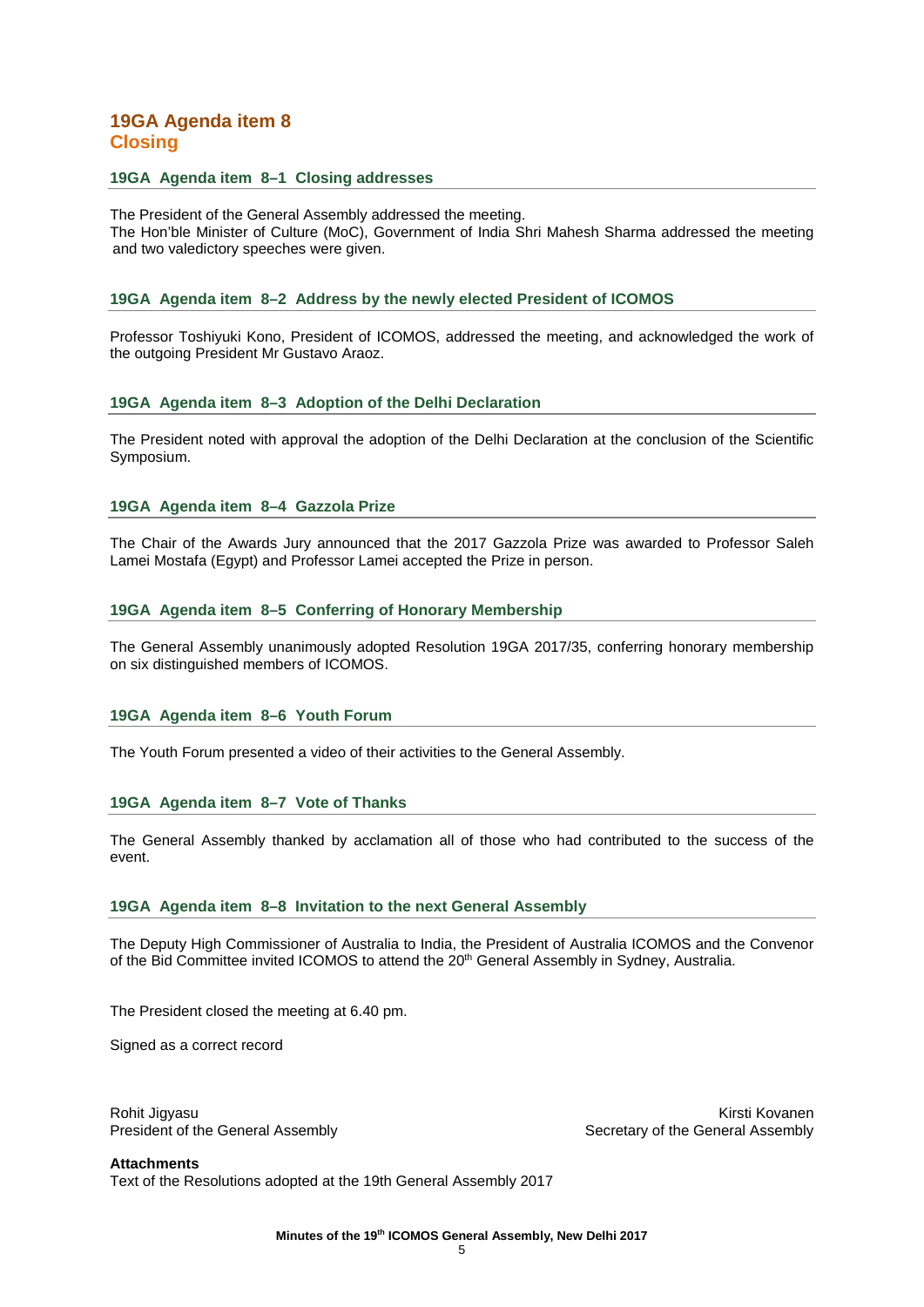

19th General Assembly of ICOMOS New Delhi, India 11 to 15 December 2017

# **Resolutions of the General Assembly**

## **19GA Agenda item 1 Official Opening of the General Assembly**

**Vote of thanks**

**Resolution 19GA 2017/01**

## **The 19th General Assembly of ICOMOS,**

**Congratulates** with gratitude ICOMOS India for the successful hosting of the 19th General Assembly and Scientific Symposium; and in particular, its Organizing Committee, Exhibition Team, Elections Committee and its enthusiastic brigade of young Volunteers; as well as the ICOMOS International Secretariat;

**Thanks** for their contribution: the General Assembly officers and Committee members; the Scientific Symposium Committee and CultureNature Journey team; the Chief Guests and Eminent Speakers; members among other of ICOMOS Belgium, Canada, France and UK who helped with translations; ICOMOS India Institutional Members (CEPT University, Ahmedabad; Srishti School of Design; School of Planning and Architecture, Bhopal; Sushant School of Art and Architecture, Centre for heritage Management, Ahmedabad); Outlook Group and Livewire; Medanta The Medicity; Performing Artists and Craft persons from the Aga Khan Trust for Culture and Banglanatak Dot Com; CIM Global; SM Verma & Company; India Habitat Centre; Jawaharlal Nehru Stadium Sports Authority of India; India International Centre; Old World Hospitality; Reality Showbiz Pvt. Ltd; Grover Audio Visual Services; Sardana Exihcon; Compton Infotech Pvt. Ltd;

**Acknowledges** with gratitude the support of partners and sponsors, in particular: Ministry of Housing and Urban Affairs, Government of India; NIUA; Ministry of Culture and Archaeological Survey of India; Wildlife Institute of India; Ministry of Culture, Government of Jammu & Kashmir; Jammu & Kashmir Tourism; Bihar Tourism; Odisha Tourism; Aga Khan Trust for Culture; Innovative Lighting; Tata Steel; Stonex India; KSR Brothers as well as international partners UNESCO, ICCROM, IUCN, the Chinese State Administration for Cultural Heritage, the Austrian Bundeskanzleramt; the French Ministry of Culture; the Bundesamt für Kultur of Switzerland;

**Acknowledges** with gratitude all the ICOMOS members, friends and supporters who generously donated to and relayed the ICOMOS Crowdfunding campaign "Help ICOMOS remain an open non-political cultural heritage forum" following the unexpected withdrawal of a grant for the General Assembly and thus allowed ICOMOS to honour the travel grants it had committed for the event (see Annex I for the full list of names to date of 24 January 2018 ).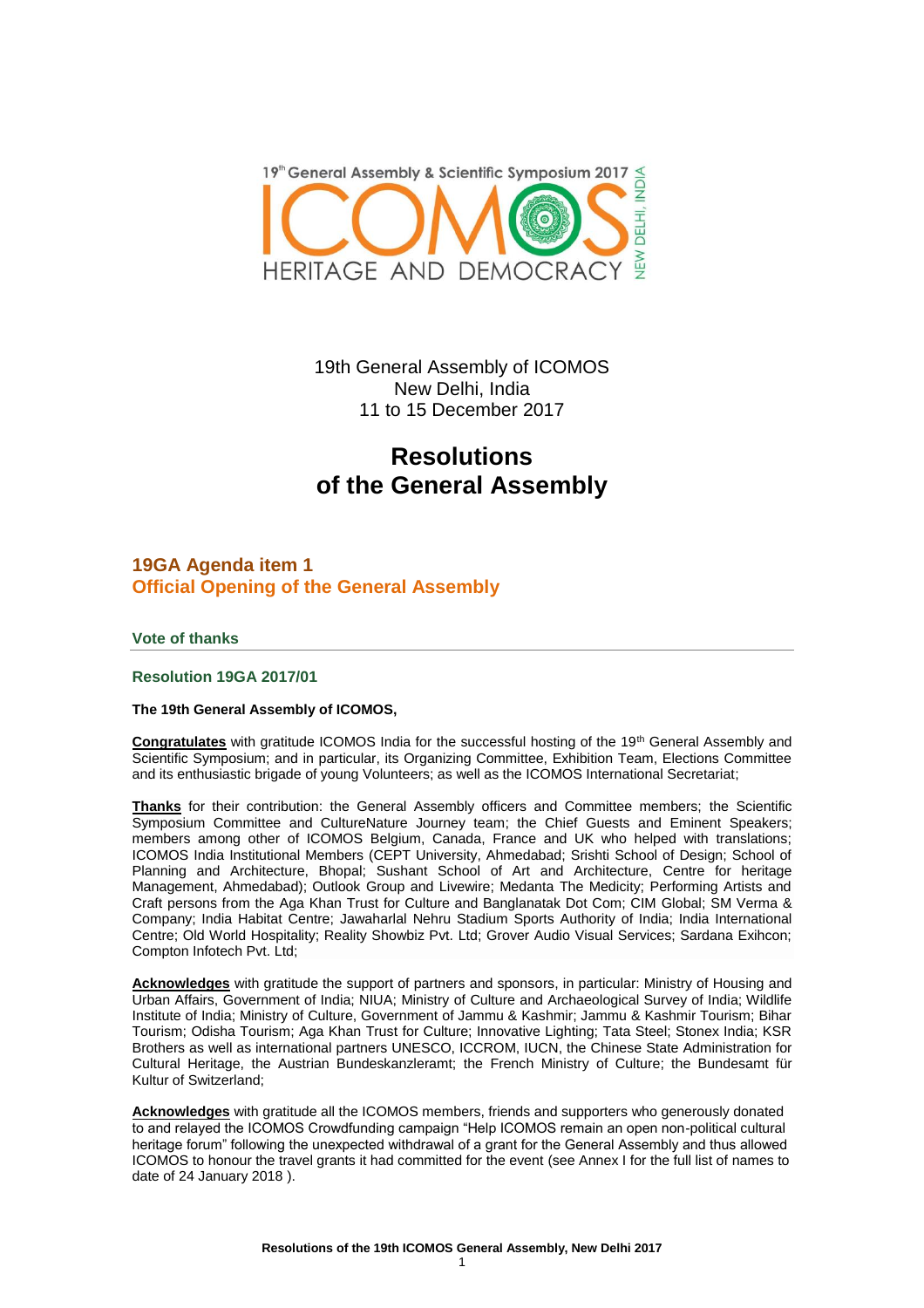#### **In memoriam**

## **Resolution 19GA 2017/02**

#### **The 19th General Assembly of ICOMOS,**

**Recognizes** the significant contribution to the work of ICOMOS of the following members and heritage defenders who have passed away and **expresses** condolences to their families and National and International Scientific Committees:

Chahryar Adle (Iran); Khaled al Assaad (Syria); Abdallah al Humaid (Syria); Samira al Nuaimi (Iraq); Hasmik Azizyan (Armenia); Karel Anthonie Bakker (South Africa); Senake Bandaranayake (Sri Lanka); Jean Barthélemy (Belgium); Susan Buggey (Canada); Maurice Carbonnell (France); Romana Cielatkowska (Poland); Baba Alpha Ismaël Cissé (Mali); Mircea Crisan (Romania); Nancy Hatch Dupree (US); Adil Arif Fathi (Iraq); Bassim Hasan (Syria); Ove Hidemark (Sweden); Nobuo Ito (Japan); Spencer Leineweber (US); Carlos Flores Marini (Mexico); Sylvio Mutal (Netherlands); José Correa Orbegoso (Peru); Paul Philippot (Belgium); Maria Claudia Romero (Colombia); María Teresa Sassi (Argentina); Suzanna Sampaio (Brazil); Leo van Nispen tot Sevenaer (Netherlands); Ron van Oers (Netherlands); H.E.Dr. Vann Molyvann (Cambodia); Enrique Roux Vargas (Argentina); Javier Villalobos (Mexico); Kunio Watanabe (Japan); Willem J. H. Willems (Netherlands); Gábor Winkler (Hungary); Samia Yaiche – Akrout (Tunisia); Qassem Yehya (Syria)

## **19GA Agenda item 2 Organisation of the sessions**

## **19GA Agenda item 2-2 - Attendance and quorum: adoption of report of the Credentials Committee**

#### **Resolution 19GA 2017/03**

#### **The 19th General Assembly of ICOMOS,**

**Having regard** to the report of the Credentials Committee;

#### **Takes note** that:

- As of 31 December 2016, there were 1090 voting members from 84 National Committees and 59 individual members from countries with no National Committees; that is a total of 1149;
- The Credentials Committee's decisions in Delhi added 20 potential voting members to the above; bringing the overall figure of possible voting members to 1169;
- This 14 December 2017, there are 328 voting members present expressing 847 votes and representing 65 National Committees up to date with their dues and having sent their list of voting members and proxies.

**Noted** that General Assembly deliberations should be taken by a majority of the voting members present or represented - i.e. 424 members - from at least one third of the National Committees - i.e. 36 committees.

## **19GA Agenda item 2-3 - Election of the President, 3 Vice-Presidents and the Rapporteur of the 19th General Assembly**

## **Resolution 19GA 2017/04**

## **The 19th General Assembly of ICOMOS elects as:**

President: Rohit Jigyasu (India)

Vice-Presidents: Mohammad Al-Aidaroos (Saudi Arabia), Natalia Almazova (Russia), Angela Rojas (Cuba) Rapporteur: Irina Iamandescu (Romania), Kai Weise (Nepal)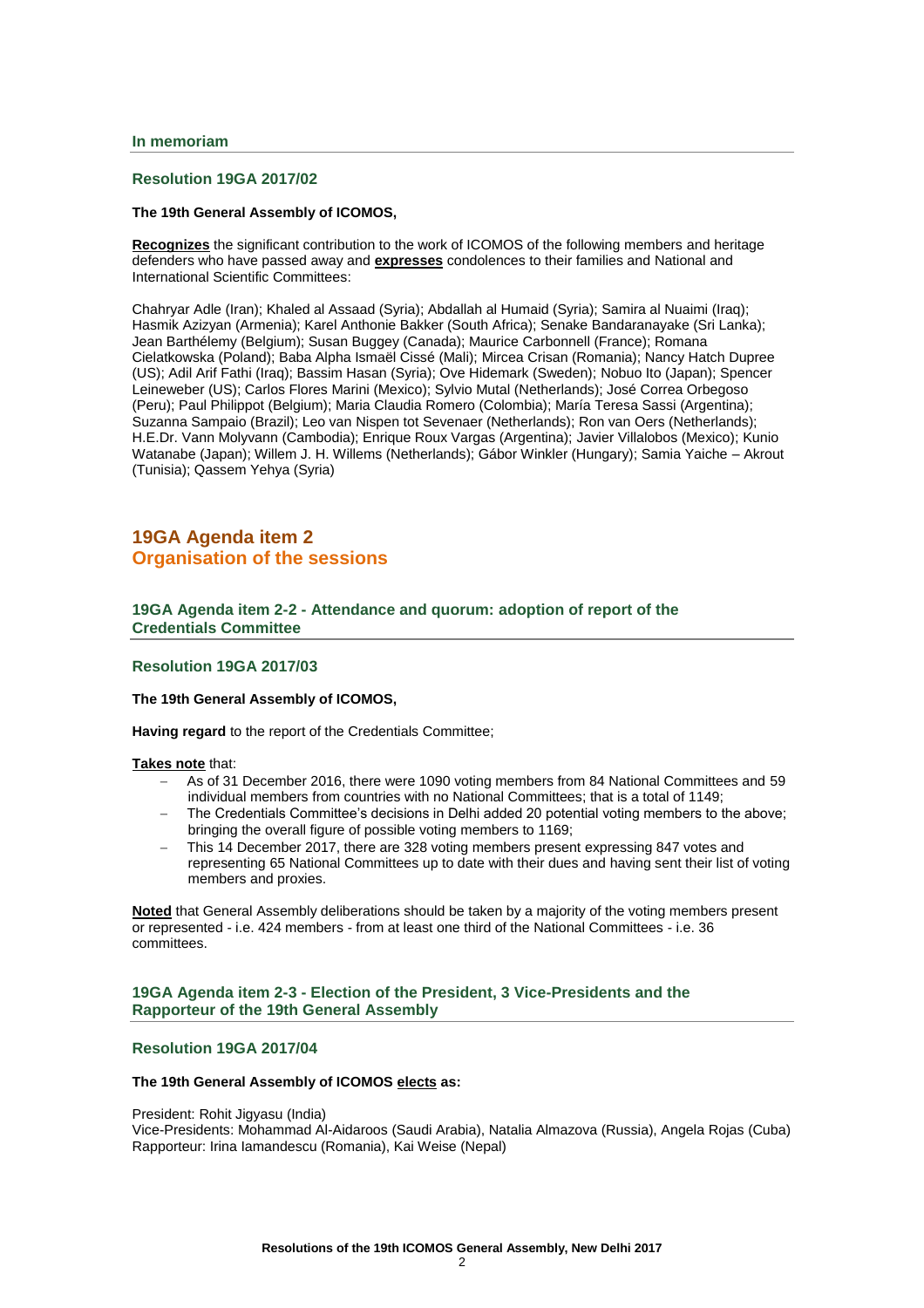## **19GA Agenda item 2-3 - Adoption of the Agenda**

## **Resolution 19GA 2017/05**

The 19th General Assembly of ICOMOS **adopts** its Agenda.

## **19GA Agenda item 2-4 - Appointment of the members of the Elections Committee**

**Resolution 19GA 2017/06**

**The 19th General Assembly of ICOMOS,**

**Appoints** to the Elections Committee:

Head Teller: Lucille Karen Malilong Isberto (Philippines)

Assistant Tellers: Martin Cernansky (Czech Republic); Marika Konola Tuominen (Finland); Dukagjin Bakija (Kosovo); Esmeralda Vila Pouca (Portugal); Nikolay Lavrentyev (Russian Federation); Elisabeth Muttner (Switzerland); Oriel Prizeman (United Kingdom); Graciela Cecilia Gayetzky de Kuna (Argentina); Luis Arellano (Bolivia); Mario Ferrada (Chile); Mario Melara (El Salvador) Monica Galindo (Guatemala); Nirvana Persaud (Guyana); Kathy Khine (Myanmar); Priyanka Misra (New Zealand); Dicky Atmadja (Indonesia); Mariana Isa (Malaysia); Abdoul Sow (Senegal); Patrick Abungu (Kenya); Dror Solar (Israel); Mahmoud Al Arab (Jordan); Hayat Zerouali (Morocco); Hala Asslan (Syria); and Khansa Bouaziz (Tunisia)

## **19GA Agenda item 3 Reports on the triennium 2015 - 2017**

## **19GA Agenda item 3-4 - Approval of the 2015 and 2016 accounts and discharge of the Board and Treasurer from liabilities**

## **Resolution 19GA 2017/07**

**The 19th General Assembly of ICOMOS,**

**Approves** the reports by the President, Secretary General and Treasurer; Further **approves** the accounts of 2015 and 2016 and **discharges** the Board and the Treasurer.

## **19GA Agenda item 4 Statutory matters**

## **19GA Agenda item 4-1 - Nomination of the Auditor**

## **Resolution 19GA 2017/08**

#### **The 19th General Assembly of ICOMOS,**

**Recalling** the excessive duration of the Auditor's term, entrusted to Cabinet Marcolla since 1996;

**Noting** the engagement letter proposed by the company Commissaireauxcomptes.fr after being contacted by the Secretariat;

**Considering** the proposal of the ICOMOS Board and the letter of acceptance signed by Ms Isabelle Marquis, who would be designated as the partner in charge, if nominated;

**Nominates** the company Commissaire aux comptes.fr as Auditor for six accounting years, starting with the year 2017.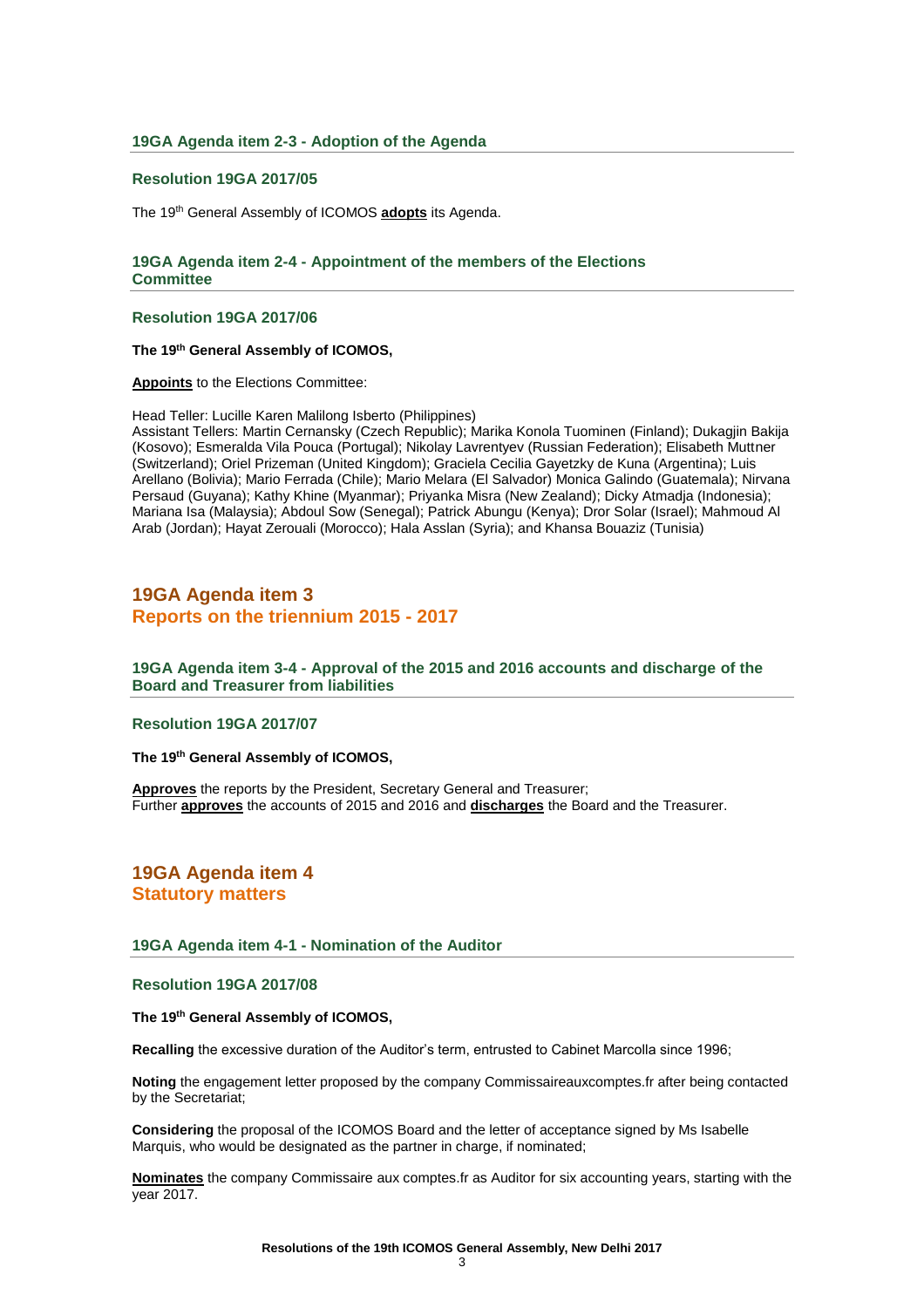## **19GA Agenda item 4-2 - General programme and budgetary guidelines for 2018 - 2020 incl. membership dues for 2018 - 2020**

## **Resolution 19GA 2017/09**

## **The 19th General Assembly of ICOMOS,**

**Adopts** the following as the objectives and strategies of the ICOMOS General Programme 2018 – 2020:

## **Mission: Foster active and wide membership links and connections for an empowering engagement in the future of heritage conservation**

Objective: Develop our membership base and link public authorities, institutions and individuals to ICOMOS programmes, projects and activities.

Strategies:

- Engage members in the development of conservation theory and practice by opening pathways for meaningful participation in ICOMOS;
- Involve emerging professionals in all ICOMOS activities including training, mentorship, public advocacy and the dissemination of knowledge;
- Ensure the credibility of the National Committees by effectively monitoring their inclusiveness and activities;
- Identify targets for institutional membership;
- Clarify expectations for all members, be more inclusive and foster exchanges across disciplines and cultures;
- Analyse membership trends, including members' reasons for leaving ICOMOS.

## **Mission: Share research and knowledge of ICOMOS members through active participation, exciting initiatives and solid partnerships**

Objective: Using the knowledge of our membership and partner institutions, develop cultural heritagerelated knowledge and expertise through research and projects, and the creation of structures that facilitate all members to contribute and use these through effective information dissemination.

#### Strategies:

- Enhance interdisciplinary topics and partnerships by:
	- o exploring initiatives that link nature and culture conservation,
	- o engaging universities as forums of discussion,
	- o bringing rights based approaches to heritage conservation and
	- o creating special scientific programmes (e.g. reconstruction guidance, CultureNature Journey);
- Reinforce ICOMOS' open access resources (e.g. ICOMOS Photobank, ICOMOS Open Archive), and publications (e.g. toolkits, post-disaster documentation);
- Promote and diversify ICOMOS' website and social media activity.

## **Mission: Act as leaders in cultural heritage conservation to manage better the challenges of the future**

Objective: Reaffirm the role of ICOMOS as a leading advocate and think-tank for the conservation of cultural heritage worldwide.

Strategies:

- Develop strategic analyses of the core topics of cultural heritage conservation;
- Encourage Emerging professionals to develop new initiatives;
- Disseminate the work and results of ICOMOS through its website, publications and conferences ;
- Engage actively with universities and academic institutions;
- Apply World Heritage experience and practices for daily use in all heritage places;
- Expand boundaries into new fields (e.g. new technologies, tangible and intangible heritage linkages, sustainable development) and develop collaboration on shared ideas within heritage and conservation (e.g. International Scientific Committees collaborations).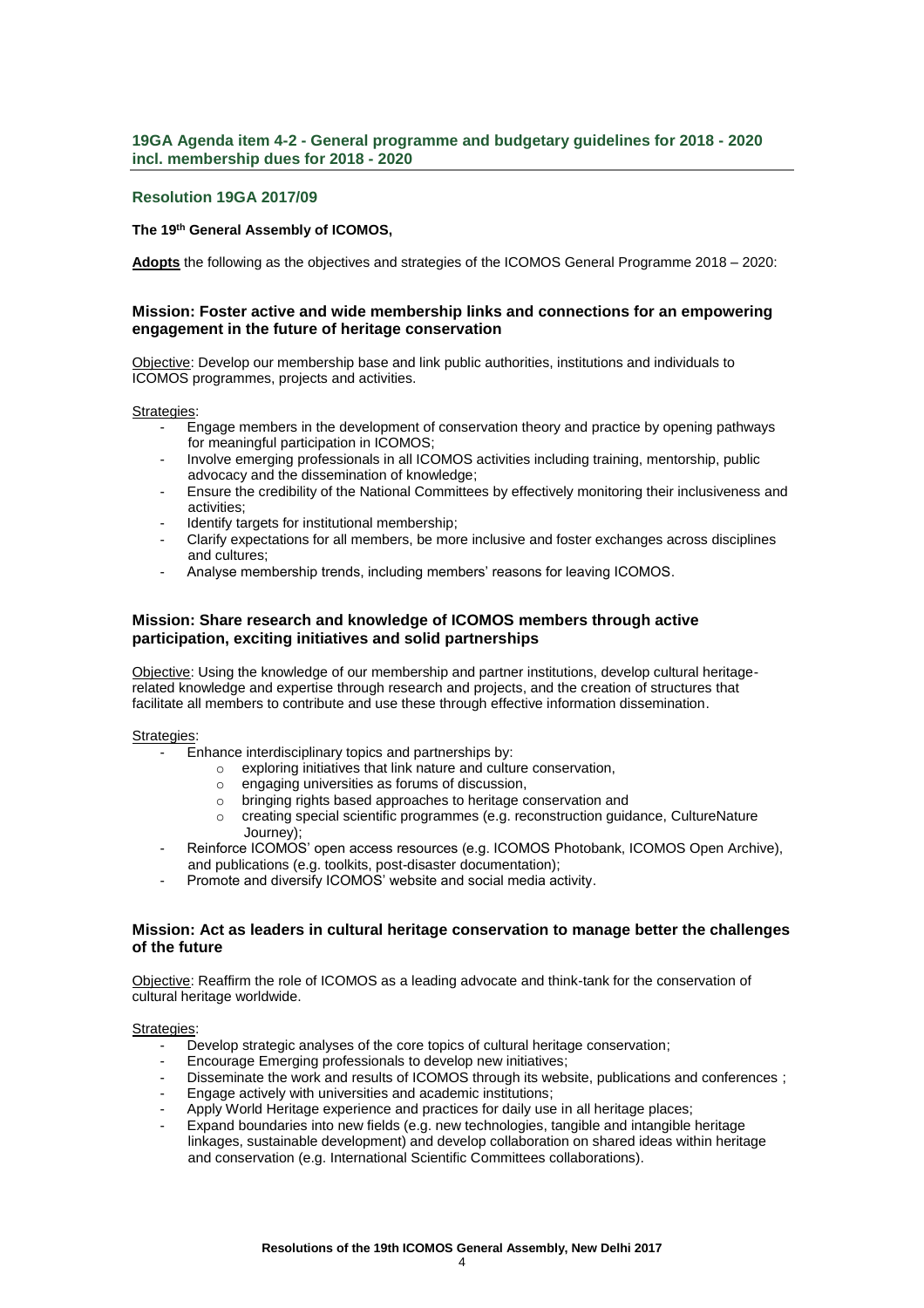## **Mission: Nurture the strong ICOMOS network of expertise to benefit society**

Objective: Share best practice and awareness on heritage issues throughout the world - enhance the ability of the full network of ICOMOS to provide assessments and technical assistance - identify heritage trends, share best practice and provide technical assessments and cooperation - use cultural heritage knowledge and expertise for the benefit of society in the spirit of cultural diversity.

#### Strategies:

- Establish systems for cross-regional relationships such as twinning among National Committees;
- Promote collaborative/shared meetings and scientific symposia, and develop toolkits to share best practice documents freely;
- Facilitate remote participation and reduce the burden of travel to enable participation and voting in meetings;
- Increase targeted and effective communication in all activities;
- Seek financial and human resources to achieve ICOMOS' goals and to support ICOMOS solidarity funds.

## **19GA Agenda item 4-3 - Approval of the 2018 budget**

## **Resolution 19GA 2017/10**

## **The 19th General Assembly of ICOMOS,**

**Approves** the budget for 2018 as presented in the working documents.

## **19GA Agenda item 4-4 - Appointment of the Credentials Committee of the 2018 Annual General Assembly**

## **Resolution 19GA 2017/11**

## **The 19th General Assembly of ICOMOS,**

**Appoints** the following members to serve on the Credentials Committee for the 2018 Annual General Assembly: Giora Solar (Israel), Chair Su Su (Myanmar); Sharif Shams (Bangladesh); Kjeld Borch Vesth (Denmark); Mario Ferrada (Chile); Amel Chabbi (United Arab Emirates);

## **19GA Agenda item 5 Elections**

## **19GA Agenda item 5-2 - Report of the Candidatures Committee**

## **Resolution 19GA 2017/12**

## **The 19th General Assembly of ICOMOS,**

**Adopts** the report of the Candidatures Committee, according to which the following candidates shall be eligible by the General Assembly for the offices indicated:

#### **For the position of President** Toshiyuki Kono (Japan)

**For the position of Secretary General** Peter Phillips (Australia)

**For the position of Treasurer General** Laura Robinson (South Africa)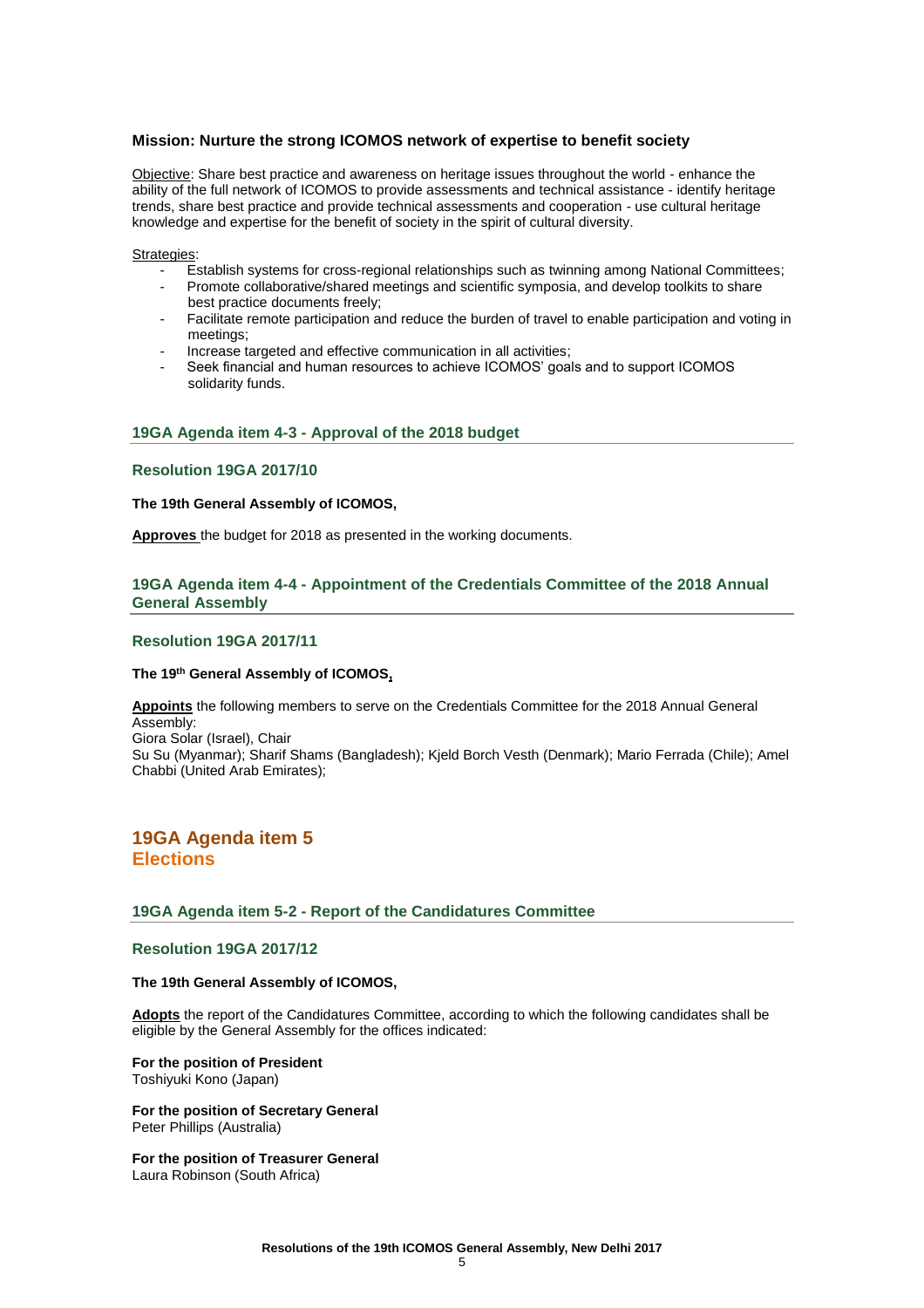#### **For the position of Vice President**

Leonardo Castriota (Brazil) Alpha Diop (Mali) Pamela Jerome (USA) Rohit Jigyasu (India) Pietro Laureano (Italy) Grellan Rourke (Ireland) Mario Santana Quintero (Canada) Boguslaw Szmygin (Poland)

#### **For the Board**

Nils Ahlberg (Sweden) Riin Alatalu (Estonia) Adriana Careaga (Uruguay) Zeynep Gül Ünal (Turkey) Suk Young Han (Korea) Jörg Haspel (Germany) Jiang Bo (China) Elena Korka (Greece) Alberto Martorell (Peru) Teresa Patricio (Belgium) Nancy Pollock-Ellwand (Canada) Clara Rellensmann (Germany) Lazar Shumanov (Macedonia) Jean-Christophe Simon (France) Hatthaya Siriphatthanakun (Thailand)

## **19GA Agenda item 5-5 – Report by the Election Committee on the election results**

## **Resolution 19GA 2017/13**

#### **The 19th General Assembly of ICOMOS,**

**Elects** Toshiyuki Kono (Japan) as ICOMOS President;

**Elects** Peter Phillips (Australia) as ICOMOS Secretary-General;

**Elects** Laura Robinson (South Africa) as ICOMOS Treasurer;

#### **Elects**

Leonardo Castriota (Brazil) Alpha Diop (Mali) Rohit Jigyasu (India) Grellan Rourke (Ireland) Mario Santana Quintero (Canada) as ICOMOS Vice-Presidents; and

#### **Elects**

Nils Ahlberg (Sweden) Riin Alatalu (Estonia) Adriana Careaga (Uruguay) Zeynep Gül Ünal (Turkey) Suk Young Han (Korea) Pamela Jerome (USA) Jiang Bo (China) Elena Korka (Greece) Teresa Patricio (Belgium) Clara Rellensmann (Germany) Jean-Christophe Simon (France) Hatthaya Siriphatthanakun (Thailand) as Members of the Board.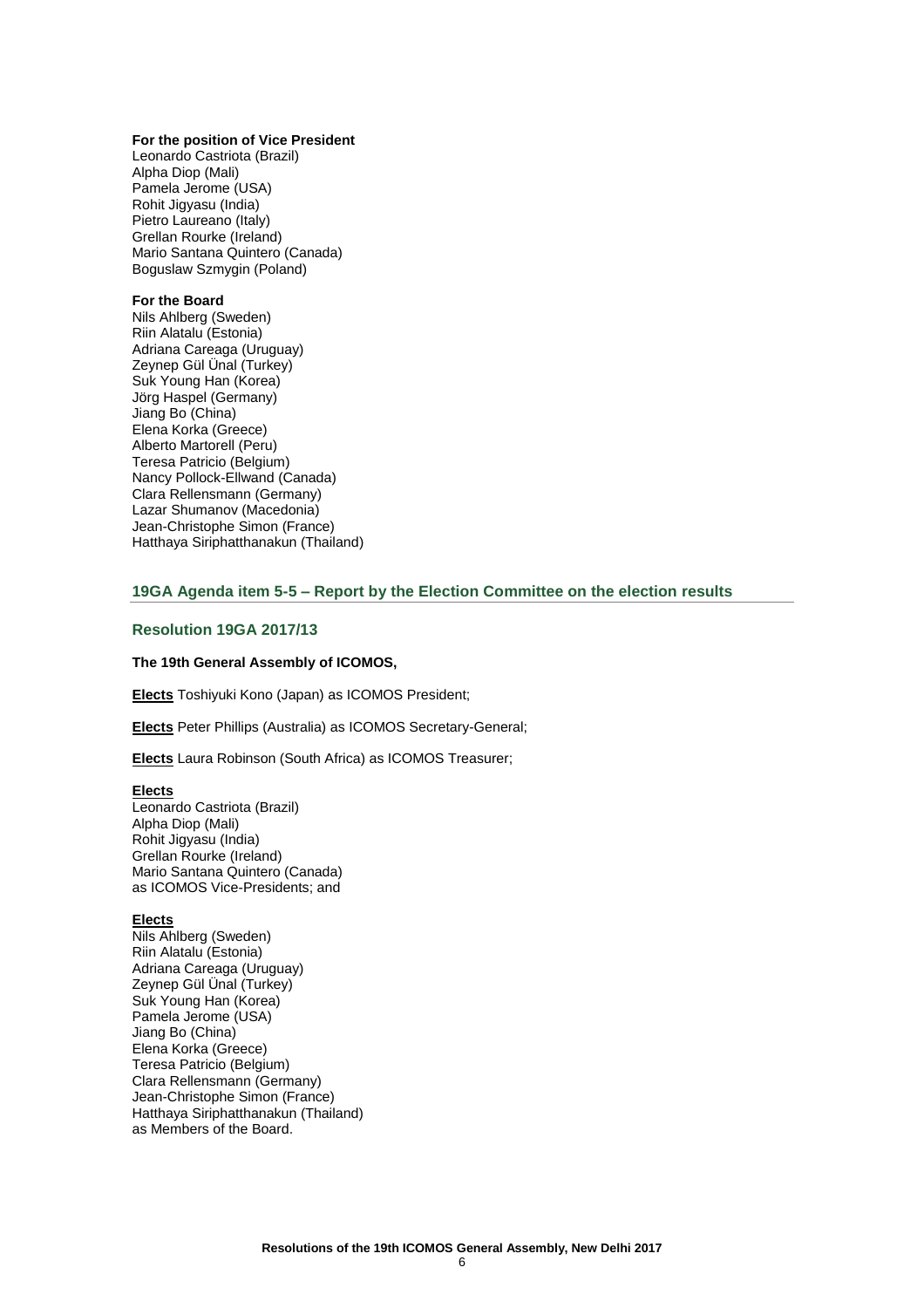## **19GA Agenda item 6 – 2 Heritage at Risk, resolutions on site related matters**

## **Resolution 19GA 2017/14 - Studying the feasibility of an ICOMOS Technical Assistance Mission to evaluate the state of conservation and management of the World Heritage site "Historic Quarter of the Seaport City of Valparaíso, Chile"**

#### **The 19th General Assembly of ICOMOS,**

**Taking into account** the persistence of risks, and lack of a conservation and management system, affecting the values presented by the World Heritage site "Historic Quarter of the Seaport City of Valparaíso" (2003);

**Recalling** Resolution 18GA 2014/24, adopted at the 18th General Assembly of ICOMOS (Florence 2014), the work developed by the Advisory Mission of ICOMOS (Chile, 2013) and the recent Resolution 41 COM 7B.60 adopted for the site at the UNESCO World Heritage Committee Meeting (Krakow, Poland, 2017);

**Recommends to the incoming Board** to initiate a dialogue with the concerned relevant authorities of the State Party about the necessity and feasibility of an ICOMOS Technical Assistance Mission to evaluate the state of conservation of the "Historic Quarter of the Seaport City of Valparaíso" World Heritage site, in order to provide specialized advice and propose measures to improve the conservation of its values in harmony with sustainable landscape, social, economic and urban development.

## **Resolution 19GA 2017/15 - Conservation of the Lake Burley Griffin and Lakeshore Landscape, Australia**

#### **The 19th General Assembly of ICOMOS,**

**Recalling** the ICOMOS International Charter for the Conservation and Restoration of Monuments and Sites (The Venice Charter, 1964); the ICOMOS Charter for the Conservation of Historic Towns and Urban Areas (1987); the ICOMOS Valletta Principles for the Safeguarding and Management of Historic Cities, Towns and Urban Areas (2011); and the ICOMOS Xi'an Declaration on the Conservation of the Setting of Heritage Structures, Sites and Areas (2005);

**Recognising that** the Lake Burley Griffin and Lakeshore Landscape is of national heritage value as a unique cultural landscape that is an integral part of the designed city of Canberra;

**Noting** with concern that the current development proposals threaten to substantially change the landscape, adversely undermining its cultural heritage value;

**Taking account** that the current management framework around the Lake Burley Griffin and Lakeshore Landscape is inadequate for such a significant heritage landscape, and measures urgently need to be taken to address this;

**Expresses** concern that National Heritage Listing by the Australian Government to conserve the outstanding heritage value of the cultural landscape has not progressed;

**Requests** that the planned infill development should be halted to ensure the removal of threats to identified national heritage;

**Requests** the Australian Government to ensure that the inclusion of the Lake Burley Griffin and Lakeshore Landscape to the National Heritage List is progressed without further delay;

**Calls** on the Australian Government to investigate and activate all possible measures to ensure that all development and use of the Lake Burley Griffin and Lakeshore Landscape, including that proposed in the West Basin, be guided by an overarching conservation management plan that recognizes the cultural heritage significance of this outstanding heritage landscape and protects the heritage and environmental values;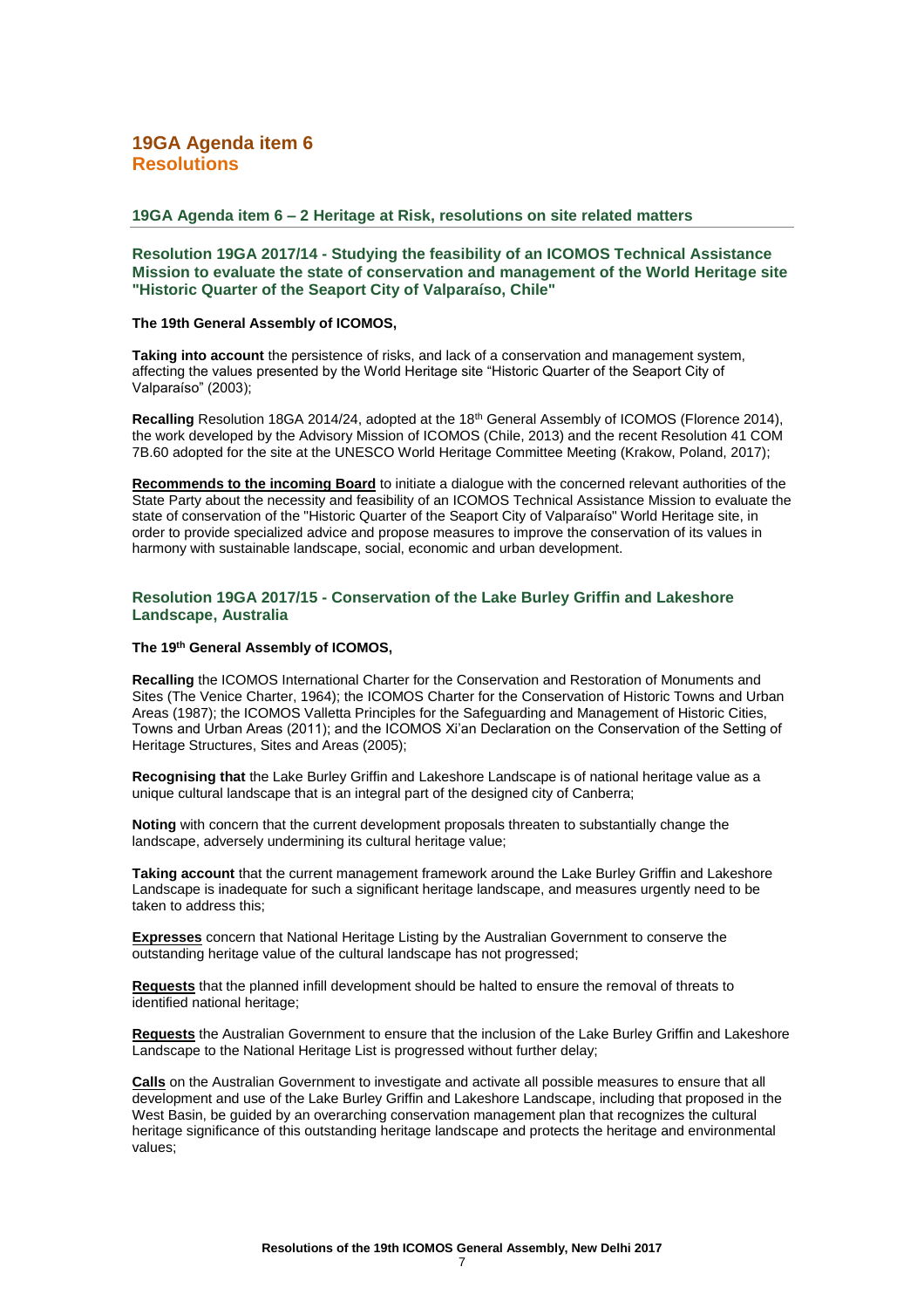**Calls** on the Australian Government to ensure all development and use of the Lake Burley Griffin and Lakeshore Landscape, including that proposed in the West Basin, be subject to a rigorous professional heritage impact assessment which considers the full extent of proposals, in order to have a reliable basis for future decisions.

#### **19GA Agenda item 6 – 3 ICOMOS Doctrinal texts**

## **Agenda item 6 – 3 – 1 Resolution 19GA 2017/16 – Adoption of the ICOMOS-IFLA "Principles concerning Rural Landscapes as Heritage"**

#### **The 19th General Assembly of ICOMOS,**

**Recalling** Resolution 18GA 2014/35 welcoming the "World Rural Landscape Initiative" project and encouraging ICOMOS National and International Scientific Committee participation;

**Recalling** Resolutions of the ICOMOS Scientific Council and Advisory Committee in 2015 (Fukuoka, Japan) and 2016 (Istanbul, Turkey) supporting the progression of "Principles concerning Rural Landscapes as Heritage" toward achieving the status of an ICOMOS doctrinal text;

**Taking into account** the responses on the draft Principles from ICOMOS National Committees and International Scientific Committees;

**Acknowledging** the recommendation supporting adoption of the ICOMOS – IFLA "Principles concerning Rural Landscapes as Heritage" made by the ICOMOS Board Meeting of March 2017 and recommended by the Advisory Committee on 11 December 2017;

**Recognising** that "Territory: World Rural Landscapes" is the interdisciplinary research theme adopted for 2019 by the ICOMOS Scientific Council;

**Adopts** the ICOMOS-IFLA "Principles concerning Rural Landscapes as Heritage" as an ICOMOS doctrinal text;

**Recommends** that the Principles be subject to review and revision after a period of five years from December 2017, and

**Welcomes** the proposal by the ICOMOS-IFLA International Scientific Committee on Cultural Landscapes (ISCCL) to work to promote and monitor implementation of these Principles.

## **Agenda item 6 – 3 – 2 Resolution 19GA 2017/17 – Adoption of the ICOMOS-IFLA "Document on Historic Urban Public Parks"**

#### **The 19th General Assembly of ICOMOS,**

**Recalling** Resolution 18GA 2014/36 – "Canberra Declaration on Historic Urban Public Parks";

**Recalling** Resolutions of the ICOMOS Scientific Council and Advisory Committee in 2015 (Fukuoka, Japan) and 2016 (Istanbul, Turkey) supporting the progression of the Document toward achieving the status of an ICOMOS doctrinal text;

**Taking into account** the responses on the draft Document from ICOMOS National Committees and International Scientific Committees;

**Acknowledging** the recommendation supporting adoption of the ICOMOS-IFLA "Document on Historic Urban Public Parks" made by the ICOMOS-IFLA International Scientific Committee on Cultural Landscapes (ISCCL) 2016 Annual Meeting (Bath, UK), as well as by the ICOMOS Board in March 2017 and the Advisory Committee on 11 December 2017;

**Adopts** the ICOMOS-IFLA "Document on Historic Urban Public Parks" as an ICOMOS doctrinal text,

**Recommends** that the Document be subject to review and revision after a period of five years from December 2017, and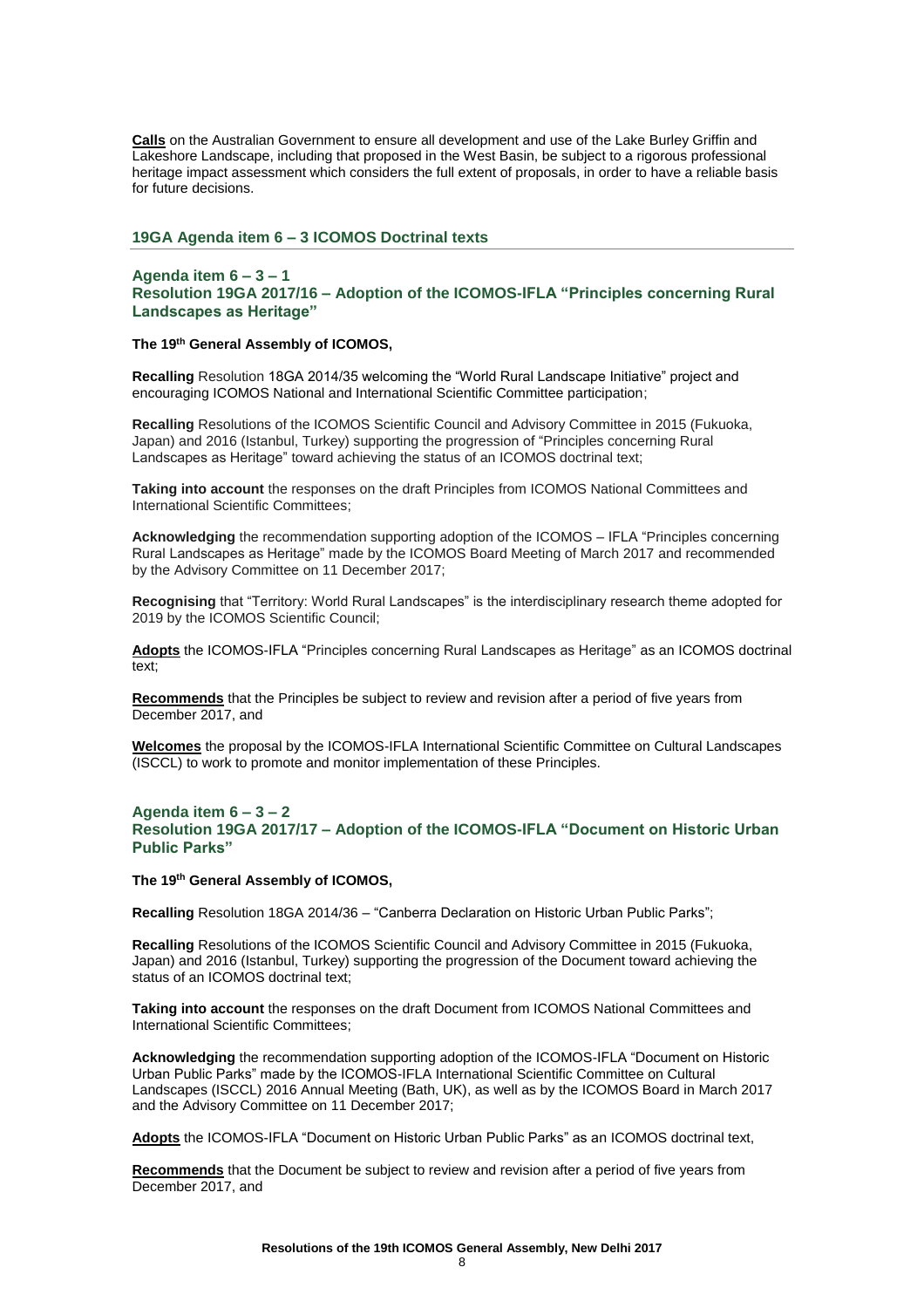**Welcomes** the proposal by the ICOMOS-IFLA International Scientific Committee on Cultural Landscapes (ISCCL) to work to promote and monitor use of the Document.

## **Agenda item 6 – 3 – 3 Resolution 19GA 2017/18 – Adoption of the "Salalah Guidelines for the Management of Public Archaeological Sites"**

#### **The 19th General Assembly of ICOMOS,**

**Recognizing** that the present text of the "Salalah Guidelines for the Management of Public Archaeological Sites" is the product of an in-depth, essential and professional work;

**Acknowledging** the recommendation supporting adoption of the "Salalah Guidelines for the Management of Public Archaeological Sites" made by the ICOMOS Board Meeting in March 2017 and recommended by the Advisory Committee on 11 December 2017;

**Adopts** the "Salalah Guidelines for the Management of Public Archaeological Sites" as an ICOMOS doctrinal text.

## **Agenda item 6 – 3 – 4 Resolution 19GA 2017/19 – Adoption of the "Principles for the Conservation of Wooden Built Heritage"**

#### **The 19th General Assembly of ICOMOS,**

**Considering** the need to update the "Principles for the Preservation of Historic Timber Structures" adopted by ICOMOS at its 12<sup>th</sup> General Assembly in Mexico, October 1999;

**Acknowledging** the updating process which began in Guadalajara, Mexico (2012), Himeji, Japan (2013) and continued in Falun, Sweden (2016);

**Acknowledging** the recommendation supporting adoption of the "Principles for the Conservation of Wooden Built Heritage" made by the ICOMOS Board Meeting of March 2017 and recommended by the Advisory Committee on 11 December 2017;

**Adopts** the "Principles for the Conservation of Wooden Built Heritage" as an ICOMOS doctrinal text. (These new Principles replace those adopted previously in 1999.)

## **19GA Agenda item 6 – 4 Resolutions on other heritage issues**

## **Resolution 19GA 2017/20 - "The Florence Declaration on Cultural Heritage Conservation and Sustainable Tourism for Development"**

#### **The 19th General Assembly of ICOMOS,**

**Recalling** the United Nations World Tourism Organization's (UNWTO) International Year of Sustainable Tourism for Development 2017 (IYSTD); UNWTO's Chengdu Declaration on "Tourism and the Sustainable Development Goals", adopted 13 September 2017; and UNESCO's Hangzhou Declaration on "Placing Culture at the Heart of Sustainable Development Policies", adopted 17 May 2013;

**Recognising** that the UNESCO UNWTO Siem Reap "Declaration on Tourism and Culture - Building a New Partnership Model", 5 February 2015, made an important contribution to the United Nations Sustainable Development Goals 2030 and highlights the importance of relationships between tourism and heritage sectors at national government and international institutional levels, reaffirming commitment to new partnership models between tourism and culture whilst promoting and protecting cultural heritage, aiming to foster sustainable development through cultural routes, to establish closer linkages between tourism, living cultures and cultural and creative industries, and to support the contribution of cultural tourism to urban development;

**Acknowledging** the Statement by ICOMOS on the Adoption of the UN Sustainable Development Goals, 8 October 2015 and the ICOMOS Concept Note "Cultural Heritage, the UN Sustainable Development Goals, and the New Urban Agenda", February 2016;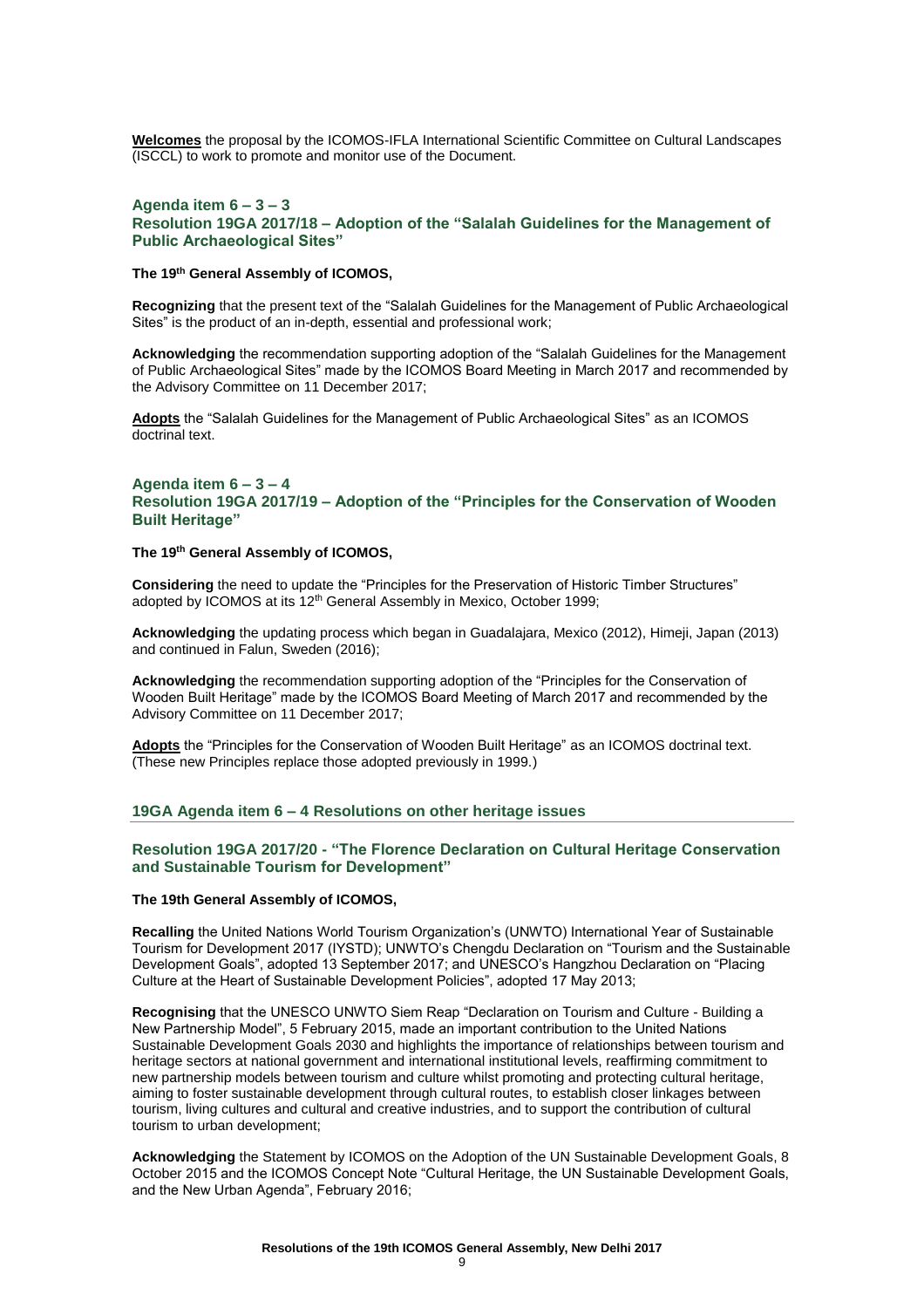**Recalling** the historical decision by UNWTO to approve a Framework Convention on Tourism Ethics, 15 September 2017, on the responsibilities of all stakeholders in the development of sustainable tourism, recommending an ethical and sustainable mode of operation including the right to tourism, the freedom of movement for tourists and the rights of employees and professionals;

**Accepting** that the UNESCO World Heritage Convention 1972 only mentions tourism once, in the context of threats potentially warranting the inclusion of a site in the List of World Heritage Sites in Danger, whilst the 2016 Operational Guidelines for the Implementation of the World Heritage Convention cover tourism in terms of visitor management and providing appropriate facilities and interpretation for visitors, emphasising the potential economic benefits tourism can bring to World Heritage destinations;

**Building on** ICOMOS charters, declarations and reports, specifically the International Charter for the Conservation and Restoration of Monuments and Sites (The Venice Charter, 1964), The Nara Document on Authenticity (1994, jointly developed by UNESCO, ICCROM and ICOMOS), International Cultural Tourism Charter – Managing Tourism at Places of Heritage Significance (1999), the Paris Declaration on Heritage as a Driver of Development (2011), ICOMOS-IUCN Connecting Practice Report (2015), the "Our Common Dignity: advancing rights-based approaches to heritage conservation" report presented to ICOMOS Advisory Committee (2016);

**Restating** the importance and continuing relevance of the almost 20-year-old ICOMOS International Cultural Tourism Charter which, in acknowledging tourism as a vehicle for cultural exchange, a personal experience, not only of that which has survived from the past, but of the contemporary life and society of others, and also acknowledging the need to provide a worthwhile visitor experience, presaged the broadening of the concept of cultural heritage and the need for promotion of authentic products and programmes of host communities and also the wide enjoyment of the heritage of others as an inclusive and no longer elitist leisure pastime;

**Noting** that through an emphasis on stakeholder involvement with communities of interest, the Nara+20 process "On heritage practices, cultural values, and the concept of authenticity" (2015) implicitly signals the diminishing role played by the State in the heritage field, and by extension that of the expert and the scientific discourse from which modern conservation evolved;

**Affirming** the importance of the role and responsibilities of tourists as major stakeholders in safeguarding and protecting cultural heritage and cultural diversity through their multiple and dynamic interactions with the places they visit and the people they encounter in formal and informal settings at a destination, an inter-relationship expressed by Irina Bokova, former Director-General UNESCO: "Every tourist must be a custodian of world heritage, an ambassador of intercultural dialogue. This is why safeguarding cultural heritage must move forward with sustainable tourism";

**Taking into account** the economic influence of private sector interests on conservation decision-making and priorities relating to the historic built environment, living heritage in urban areas and on individual monuments and sites;

**Taking also into account** the public sector's focus on cultural tourism development within strategic planning processes designed to redevelop, reenergise and encourage community enterprise as part of the regeneration initiatives which all too frequently lead to the gentrification and homogenisation of historic urban landscapes and disappearance of local communities in favour of the creation of the 21<sup>st</sup> century phenomenon of the "tourist historic city" (UN Sustainable Development Goals Target 11.4);

**Reiterating** that heritage is a way by which societies culturally value, represent and understand the past and is widely recognised as an increasingly important resource not only produced, exhibited and consumed, but also key in shaping, projecting and challenging identities at all levels from that of the individual to the nation state; and that there is a danger that without a set of parameters for cultural heritage and tourism development in this era described as "mass cultural tourism" the balance may shift in favour of exploitation at the expense of shaping identities;

**Conscious** too that in creating and providing local cultural products and services to visitors (e.g. in creative hubs), cultural heritage is a key source of job creation and poverty alleviation worldwide in towns and cities and across rural territories, in line with Target 8.9 of the UN Sustainable Development Goals which promotes culture as defining distinctiveness and difference for visitor engagement at a tourism destination and which is enhanced by authenticity, integrity and sustainable practices;

**Requests** the ICOMOS Board to support, in the context of tourism, the formulation of a framework for an integrated place-based approach to protecting and safeguarding tangible and intangible cultural heritage; encouraging empowerment of multi-cultural and mono-cultural and indigenous communities; and developing various methods of directly or indirectly engaging visitors to contribute to enhancement of respect and safeguard of tangible and intangible heritage values, contributing to a shared experience that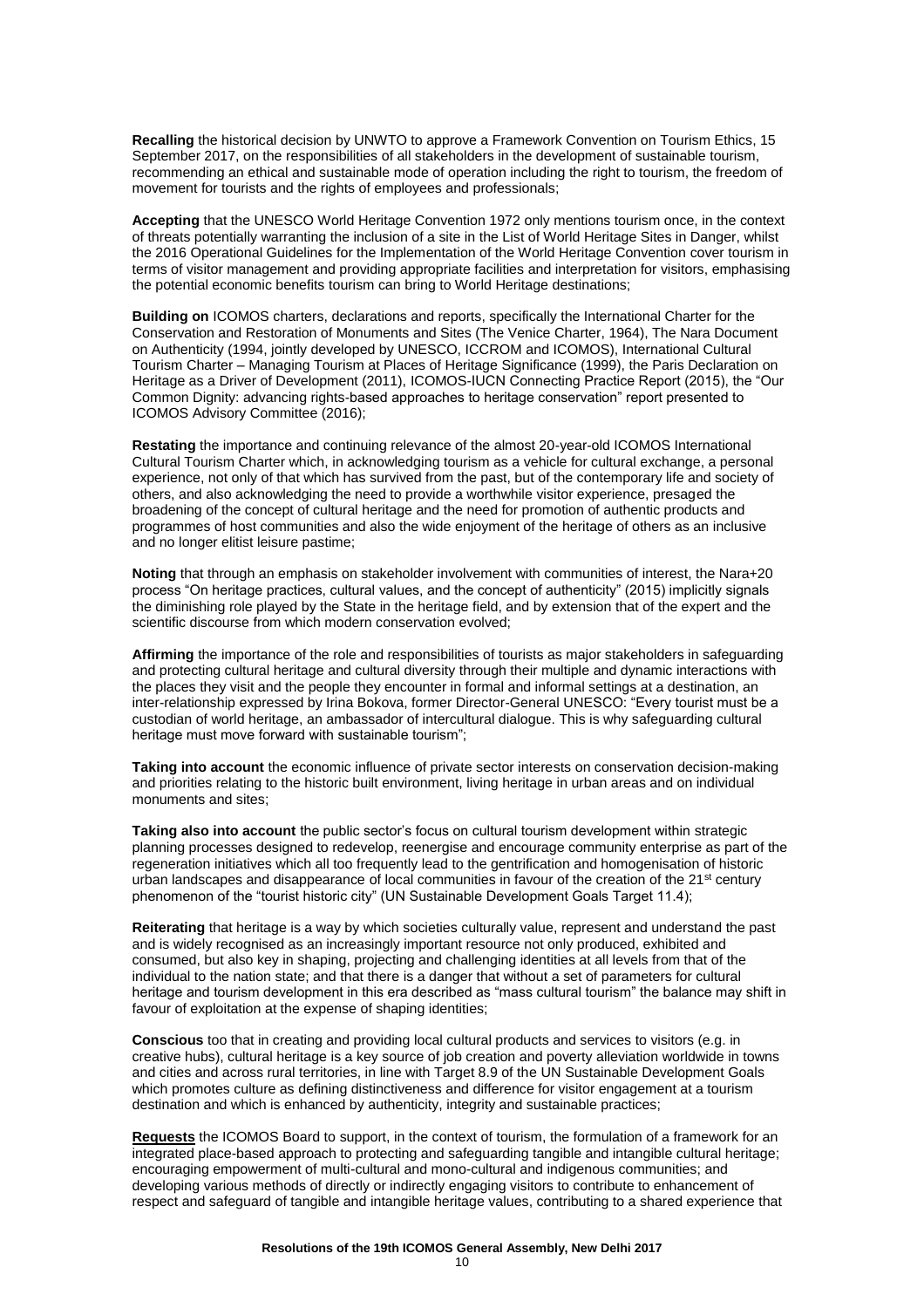explicitly or implicitly supports heritage conservation, and that we contend is an essential prerequisite for distinctive self-confident communities, as well as individual well-being;

**Invites** the ICOMOS Board, in collaboration with IUCN, ICCROM, UNESCO, UNWTO and other international bodies concerned with setting standards for heritage conservation, to formulate an agenda to provide a framework document to address pertinent issues and provide guidance on Cultural Heritage Conservation and Sustainable Tourism for Development, including:

- Management of the visitor experience to support sustainable tourism for development;
- Planning to enable positive interactions between local people and visitors;
- Regulation to counter over-tourism in historic towns and cities and iconic World Heritage sites;
- Guidance on the appropriate use of replicas;
- Promotion and engagement of visitors in conservation practices and activities;
- Parameters for immersive living heritage experiences;
- Awareness of decision-making priorities for conservation in the sustainable tourism context;
- Measures to promote many varied and creative conservation achievements relating to the historic environment;
- Methodologies for harmonising the exploitation of cultural and natural heritage resources with their protection;
- Local economic development that complements and enhances heritage values rather than abuses and diminishes them;
- Inclusion of cultural resource management practices in visitor management at natural heritage destinations;
- Participation of tourists in supporting communities in heritage reconstruction following natural disasters and armed conflict.

**Confirms** the position stated by ICOMOS to UNWTO in response to the invitation from UNWTO to contribute to the Discussion Paper on "Sustainable Tourism for Development" (June 2017), "For ICOMOS it is axiomatic that where cultural heritage is concerned tourism development cannot be described as sustainable if heritage protection, safeguarding and actions in favour of conservation are compromised over the short, medium and long term."

## **Resolution 19GA 2017/21 - Strengthening efforts to protect and safeguard the world's cultural heritage through fully supporting the Sustainable Development Goals and "Culture 2030 Goals"**

## **The 19th General Assembly of ICOMOS,**

**Recalling** the Hangzhou Declaration on 'Placing Culture at the Heart of Sustainable Development Policies' adopted on 17 May 2013;

**Recognizing** the milestone document "Transforming Our World: the 2030 Agenda for Sustainable Development" adopted by the United Nations on 25 September 2015, including the 17 Sustainable Development Goals (SDGs, or the 'Global Goals') for the period 2015-30, among which are Goal 11 to "make cities and human settlements inclusive, safe, resilient and sustainable" and Target 11.4 to "strengthen efforts to protect and safeguard the world's cultural and natural heritage", as well as numerous other Goals and Targets with direct and indirect references to culture and heritage;

**Considering** the complementary United Nations (UN) policy frameworks drawn by the Sendai Framework for Disaster Risk Reduction, adopted in March 2015; the Addis Ababa Action Agenda for Financing for Development, adopted in July 2015; and the Paris Agreement, adopted in December 2015, at the 21st Conference of Parties to the UN Framework Convention on Climate Change (COP21);

**Referring** to the Quito Declaration on 'Sustainable Cities and Human Settlements for All' (or the 'New Urban Agenda') adopted at the third summit on Housing and Sustainable Urban Development (Habitat III) on 21 October 2016, which makes numerous references to culture and cultural heritage including Para. 10 of the Preamble, acknowledging that "culture and cultural diversity are sources of enrichment for humankind and provide an important contribution to the sustainable development of cities, human settlements, and citizens" and Para. 38 on "leveraging natural and cultural heritage in cities and human settlements, (…) both tangible and intangible, through integrated urban and territorial policies and adequate investments at the national, sub-national, and local levels, (…) the role that these play in the rehabilitation and revitalization of urban areas, and as a way to strengthen social participation";

**Noting** the Global Report on Culture for Sustainable Urban Development ('Culture: Urban Future') launched by UNESCO in October 2016;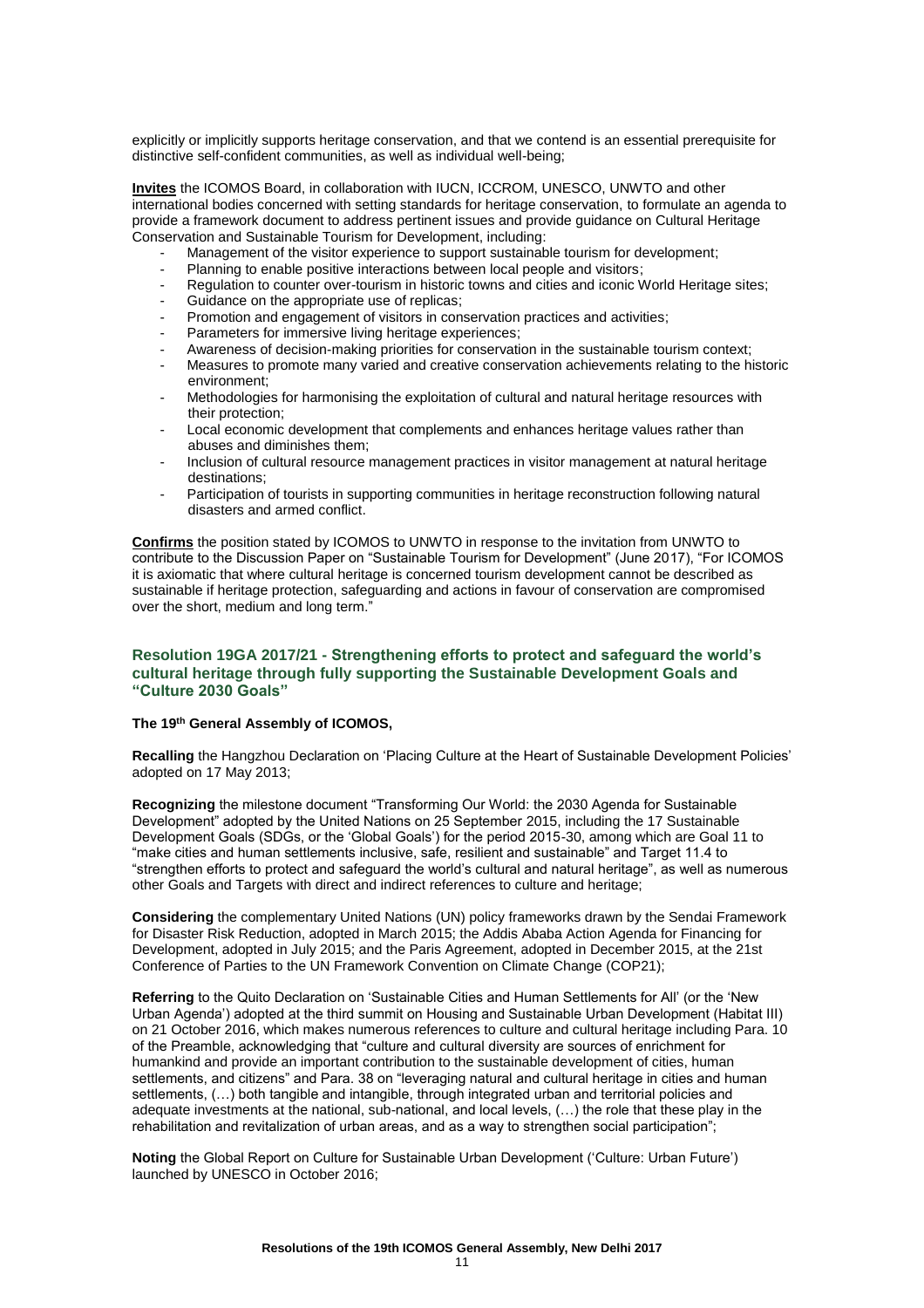**Taking into account** the year 2017 being designated by the UN as the International Year of Sustainable Tourism for Development with Resolution A/RES/70/193, to raise awareness and mobilize all stakeholders in making tourism a catalyst for positive change;

**Referring** to the UN High-Level Meeting on the New Urban Agenda convened on 5-6 September 2017 in New York, to assess and enhance the effectiveness of UN-Habitat after adoption of the New Urban Agenda;

Recalling the Paris Declaration on 'Heritage as a Driver of Development' adopted by the 17<sup>th</sup> General Assembly of ICOMOS (Paris, 2011); the conclusions of the 17th ICOMOS General Assembly Symposium; the resolutions 17GA 2011/15 and 17GA 2011/27 and the series of initiatives undertaken by ICOMOS over many years in order to promote the inclusion of cultural heritage in the development process on which these documents were based;

Recalling Resolution 18GA 2014/37, adopted by the 18<sup>th</sup> General Assembly of ICOMOS (Florence, 2014), on 'Ensuring that culture and cultural heritage are acknowledged in the proposed Goals and Targets on Sustainable Development for the Post-2015 United Nations Development Agenda';

**Taking into consideration** the Statement by ICOMOS on the Adoption of the UN Sustainable Development Goals, issued on 8 October 2015 and the ICOMOS Concept Note 'Cultural Heritage, the UN Sustainable Development Goals, and the New Urban Agenda' issued in February 2016;

**Referring** to the ICOMOS Board decision, dated March 2017, on 'ICOMOS work on UN SDGs', updating the membership structure of the 'Cross-International Scientific Committee Task Force on Sustainable Development' and rename it the 'Task Force on Sustainable Development (TFSD)'; approving the inclusion of the SDGs and Agenda 2030 as a major element and focus of the cross-disciplinary theme of "Sustainability" chosen for 2018 in the ICOMOS Scientific Programme; and mandating the ICOMOS Focal Point on SDGs in collaboration with the ICOMOS TFSD to prepare a relevant Action Plan highlighting ICOMOS' vision, principles, priority action areas;

**Considers** that, with the adoption of the United Nations' post-2015 Development Agenda, ICOMOS has a historic opportunity to drive the recognition of cultural heritage within the broader sustainable development discourse and should thus strengthen its institutional position and membership engagement with this agenda;

**Welcomes** the results of the ICOMOS Coordination Meeting on the SDGs, convened by the ICOMOS Focal Point for the SDGs, on 4-5 February 2017 in Istanbul, expressed in the ICOMOS Action Plan 'Cultural Heritage and Localizing the SDGs', which sets forth a vision for "the recognition, mainstreaming and effective contribution of cultural heritage as a driver and enabler of sustainable development", a mission "to achieve a coordinated and effective process of advocacy for the localization and monitoring of the SDGs and New Urban Agenda from the perspective of cultural heritage", focusing on the three action areas of 'Advocacy' (mobilizing membership, building partnerships, awareness-raising), 'Localizing the means of implementation' (guidance for stakeholders, showcasing good practice), and 'Monitoring' (developing methodologies for UN-designated indicator on 'per capita expenditure for heritage' and other supplementary indicators);

**Notes** with satisfaction the work undertaken by members of the ICOMOS Task Force on Sustainable Development, the ICOMOS Focal Point for the World Urban Campaign (WUC), the ICOMOS International Scientific Committees on Historic Towns and Villages (CIVVIH), Economics (ISCEC), Energy, Sustainability and Climate Change (ISCES+CC), Risk Preparedness (ICORP) and Cultural Tourism (ICTC), the Working Group on Rights-Based Approaches (RBA) and the teams of the 'Our Common Dignity' and 'Connecting Practice' projects, to support efforts integrating heritage and sustainable development, as well as the work of the ICOMOS National Committees of Bulgaria, Canada, Ecuador, Germany, Italy, Ireland, South Korea, Morocco, Poland, Sweden, Turkey and the USA in supporting the organizing of ICOMOS events and advocacy with national and local governments in connection with sustainable development;

**Reaffirms** its commitment to the implementation of the UN Agenda 2030 and the SDGs, in particular Target 11.4, advocating the positive integration of culture and cultural heritage into sustainable urban planning and policy frameworks, most imminently for the robust and visible reporting on heritage in the UN High-Level Political Forum Review of SDG11 in 2018;

**Encourages** the ICOMOS Board, the Focal Point for the SDGs, the Chair of the TFSD and the Focal Point for the WUC in continuing their coordinated efforts toward the implementation of the Agenda 2030, particularly in terms of measuring and reporting progress;

**Requests** the ICOMOS Focal Point for the SDGs, in collaboration with the International Secretariat, the Chair of the TFSD and the Focal Point for the WUC, to continue developing partnerships with UNESCO,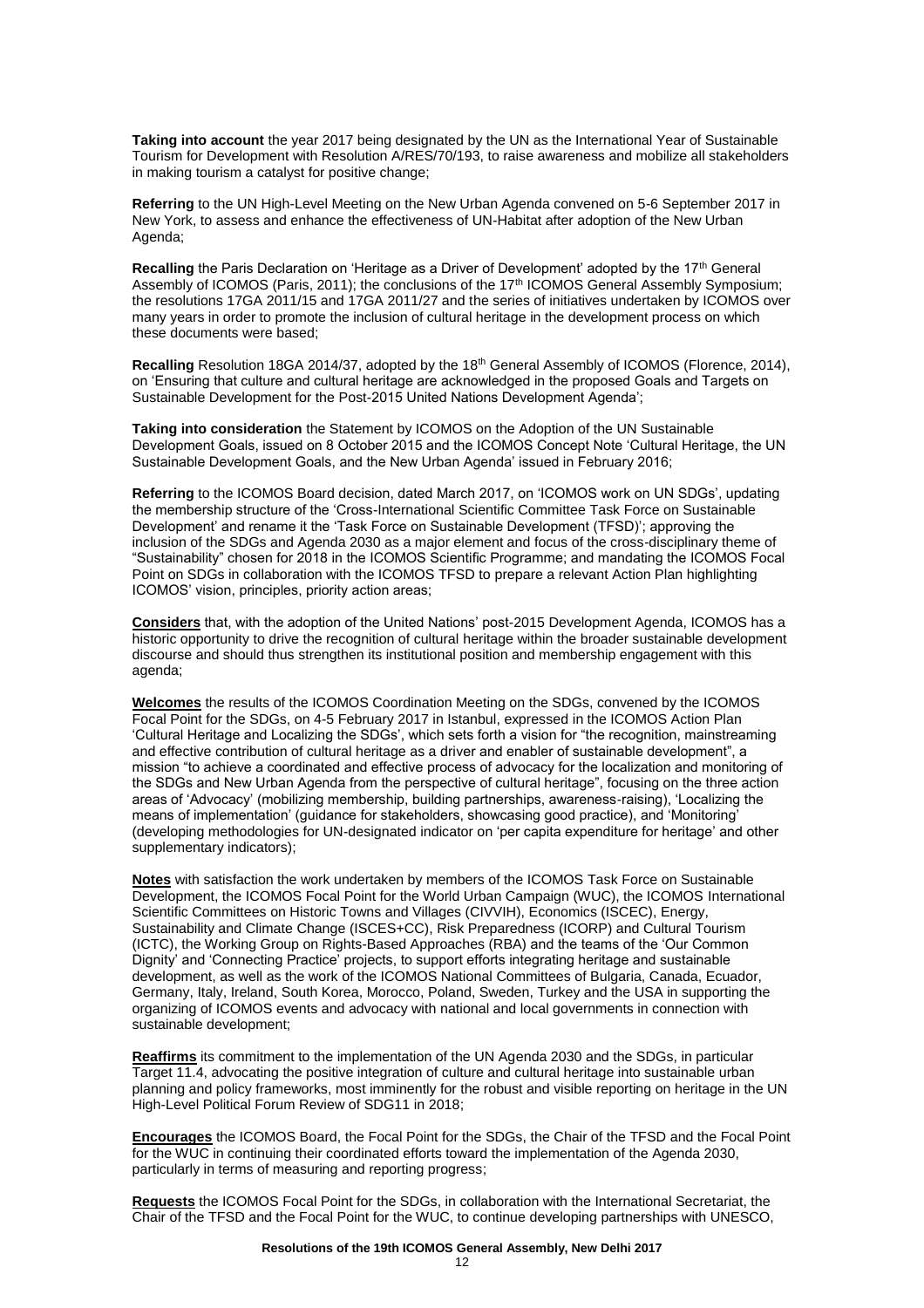UN-Habitat, the International Union for the Conservation of Nature (IUCN), United Cities and Local Governments (UCLG), ICCROM, OWHC and other relevant international and non-governmental organizations, toward implementation of Agenda 2030 and the SDGs;

**Requests** the ICOMOS Focal Point for the SDGs, with the support of the Task Force on Sustainable Development, to advance partnerships with the UNESCO Institute of Statistics (UIS), International Union for Conservation of Nature (IUCN), United Cities and Local Governments (UCLG) and other relevant stakeholders that may emerge, toward developing mechanisms for measuring and reporting progress on the SDGs, building on the collaboration initiated during Habitat III and enhanced at the UCLG's 2nd Culture Summit in May 2017 in Jeju, South Korea;

**Invites** all ICOMOS National and International Scientific Committees, as well as all individual and institutional members, to make efforts to take relevant actions and develop projects within the framework of the ICOMOS Action Plan 'Cultural Heritage and Localizing the SDGs';

**Requests** the ICOMOS Board, the Focal Point for the SDGs, the Chair of the TFSD and the Focal Point for the WUC within their financial capacities, to ensure the representation of ICOMOS and affiliated heritage constituencies in the UN High-Level Political Forum Review of SDG11 and Target 11.4 in July 2018;

**Calls** on national governments to embrace the cultural heritage agenda in their work streams related to the UN Agenda 2030, in particular through the inclusion of SDG11, Target 11.4 and SDG 12 in their Voluntary National Reviews for the UN High-Level Political Forum Review of the SDGs in 2018;

**Strongly recommends** the ICOMOS Board to reaffirm the engagement of ICOMOS in the alliance of international networks working on the 'Culture 2030 Goal' campaign, promoting the explicit recognition of culture in future policy frameworks for sustainable development.

## **Resolution 19GA 2017/22 – Endorsement of the Seville Principles: International Principles on Virtual Archaeology**

#### **The 19th General Assembly of ICOMOS,**

**Recalling** ICOMOS' commitment and concern for appropriate documentation, modelling and dissemination of heritage places using virtual reality applications;

**Recalling** the recommendation made by the Advisory Committee (Istanbul, 2016) that the Principles be submitted for endorsement by the ICOMOS General Assembly subject to their distribution for comment to all National and International Scientific Committees;

**Noting** that CIPA has carefully considered and adopted the comments received, which have been integrated in a revised version;

**Acknowledging** the recommendation supporting endorsement of the "Seville Principles: International Principles on Virtual Archaeology" made by the ICOMOS Board Meeting in March 2017 and recommended by the Advisory Committee on 11 December 2017;

**Endorses** the International Principles on Virtual Archaeology (Seville Principles) and encourages their use and distribution by ICOMOS National and International Scientific Committees as a fundamental international document to guide the appropriate documentation, modelling and dissemination of heritage places using virtual reality applications.

## **Resolution 19GA 2017/23 - Our Common Dignity: Next steps for Rights-Based Approaches in World Heritage**

## **The 19th General Assembly of ICOMOS,**

**Recalling** the Resolutions 17GA 2011/30 of the 17th ICOMOS General Assembly (Paris, 2011) and 18GA 2014/43 of the 18th ICOMOS General Assembly (Florence, 2014), as well as the recommendation made by the Advisory Committee (October 2016, Istanbul) "Our Common Dignity: Advancing Rights-Based Approaches to Heritage Conservation", and the substantial progress made by the Working Group established by the ICOMOS Board in relation to this programme since 2011;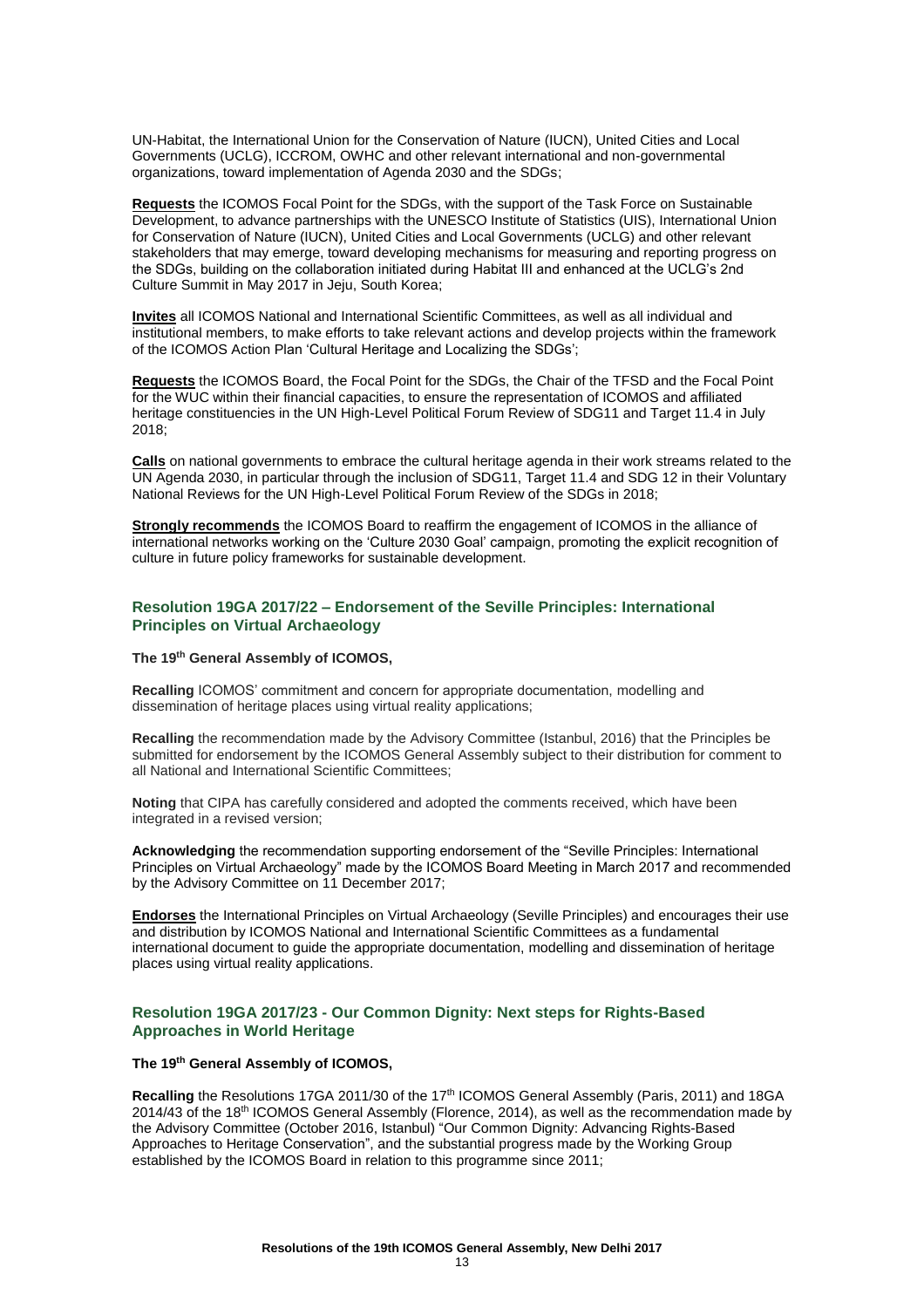**Acknowledging** the adoption by the 20th General Assembly of the States Parties to the World Heritage Convention of the "Policy on the integration of a sustainable development perspective into the processes of the World Heritage Convention" (Resolution 20 GA 13, November 2015);

**Acknowledging** the United Nations' mainstreaming of Human Rights Based Approaches and the continued collaboration between the three Advisory Bodies to the World Heritage Convention - ICCROM, ICOMOS and IUCN;

**Noting** that rights issues, including the involvement of communities, are a growing aspect of the work of international organizations working in the field of culture and heritage;

**Supporting** the global recommendations issued by the "Our Common Dignity" initiative to date;

**Requests** that the ICOMOS Board continues to advance these issues through the "Our Common Dignity" component of the ICOMOS General Programme 2018-2020, aiming at:

- 1 Encouraging the development of Rights Based Approaches, and raising its awareness and knowledge in heritage management;
- 2 Advocating for the adoption of a common language and conceptual framework across the World Heritage Committee, States Parties and the Advisory Bodies;
- 3 Strengthening the World Heritage tools and practice in regards to issues of rights, and the participation and ownership by communities;
- 4 Supporting national-level processes and policy development, to promote more inclusive and socially sensitive approaches to groups and communities living within, or in the vicinity, of World Heritage properties;
- 5 Furthering cross-cultural cooperation, awareness raising and mutual knowledge-building on the topic of rights in heritage management, continuing the "Our Common Dignity initiative" with shared global and geo-cultural diversity.

## **Resolution 19GA 2017/24 - Lyon Declaration on Earthen Architecture**

## **The 19th General Assembly of ICOMOS,**

**Considering** the organisation of the 12<sup>th</sup> International Conference on the Study and Conservation of Earthen Architectural Heritage, the "Terra 2016" World Congress in the city of Lyon, France, 11-14 July 2016;

**Taking note** of the quality of its organisation and the success achieved through a strong international participation (755 participants representing 70 countries from all continents);

**Acknowledging** the "Lyon Declaration" on earthen architecture which arose from this important World Congress;

**Recognising** the relevance of the "Lyon Declaration" and its associated recommendations, and their value to the international community in the pursuit of both heritage conservation and sustainable development activities;

**Expresses** its sincere gratitude to the ICOMOS International Scientific Committee on Earthen Architectural Heritage (ISCEAH), CRAterre, ICOMOS France, the Labex AE&CC of the ENSA of Grenoble and their local partners for the outstanding organisation of this Congress, and to the city of Lyon for its hospitality;

**Recommends** that all ICOMOS members disseminate the "Lyon Declaration" worldwide, including relevant national and local authorities;

## **Resolution 19GA 2017/25 - Incorporating the interconnectedness of nature and culture into heritage conservation**

## **The 19th General Assembly of ICOMOS,**

**Recalling** Resolution 18GA 2014/46 "Connecting Practice: supporting integrated approaches to nature and culture" adopted by the 18<sup>th</sup> General Assembly of ICOMOS (Florence, 2014);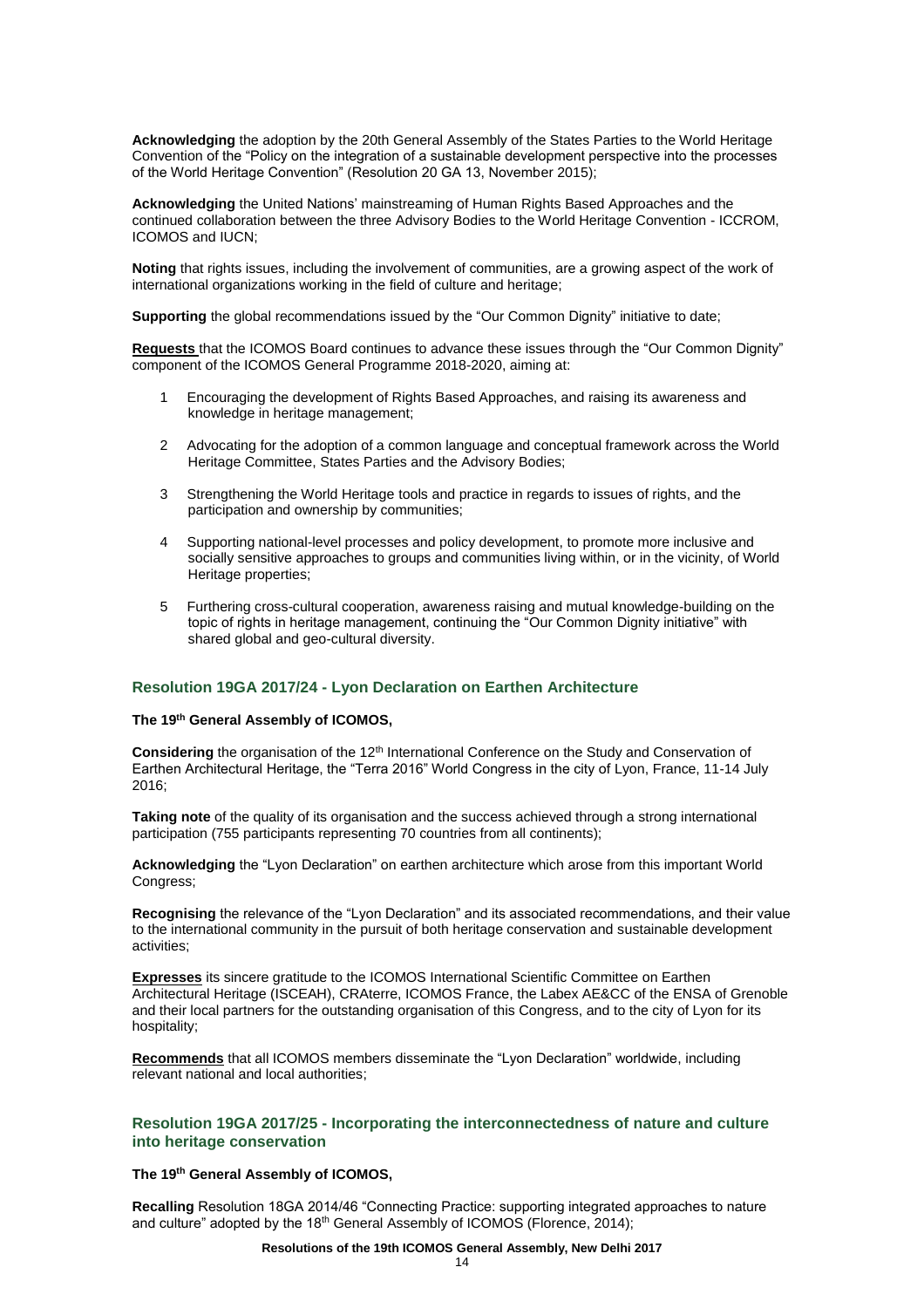**Recognizing** that in all heritage conservation contexts, nature and culture are not separate domains, and are inextricably intertwined in many places, particularly in cultural landscapes and in many indigenous and non-western cultural contexts;

**Recalling** Resolution 16GA 2008/28 on the "Monuments of Nature" initiative adopted by the 16<sup>th</sup> General Assembly of ICOMOS (Quebec, 2008), and numerous other ICOMOS resolutions and international and national programmes that relate to sustainability and the intersections of nature and culture;

**Noting** that ICOMOS and the International Union for the Conservation of Nature (IUCN) have worked together to develop more integrated practices to natural and cultural heritage in the context of their work as Advisory Bodies to the World Heritage Committee through the "Connecting Practice" programme as well as sharing possibilities for harmonising assessment and management processes;

**Noting** also that the International Centre for the Study of the Preservation and Restoration of Cultural Property (ICCROM) has worked with both ICOMOS and IUCN to include the need for integrated approaches to nature and culture into the World Heritage Capacity Building programme;

**Acknowledging** that the World Heritage Convention provides a context where new practices can be forged, given that it provides an international instrument for both natural and cultural heritage;

**Noting** there are sites inscribed on the World Heritage List that predate these more integrated approaches to nature and culture which may warrant reasonable re-evaluation of the sources of their outstanding universal value and/or their conservation strategies to more fully recognize the interconnections of culture and nature;

**Recognizing** that adverse outcomes can occur when heritage processes do not adequately reflect the interrelated character of nature and culture, and that these can intersect with sustainability objectives as well as rights concerns, especially for indigenous peoples;

**Noting** that the ICOMOS Board and the International Scientific Committee for Cultural Landscapes (ISCCL/ICOMOS-IFLA) are actively involved in this programme, and that the ISCCL/ICOMOS-IFLA has continued to develop and share tools and resources on this subject and can provide a focal point for interested International Scientific Committees;

**Noting** the profound conversations and dialogue that emerged from IUCN's 2016 World Conservation Congress Nature-Culture Journey which resulted in the "Malama Honua - To Care for Our Island Earth" Statement of Commitments, as well as the anticipated robust connections to be made during the Culture-Nature Journey taking place at the 19<sup>th</sup> General Assembly of ICOMOS (Delhi, 2017);

**Highlighting** the importance of enhanced recognition of the interconnectedness of nature and culture for the successful localization of the Sustainable Development Goals;

**Requests** that the ICOMOS Board continues to advance these issues through the ICOMOS General Programme 2018-2020.

## **Resolution 19GA 2017/26 - Considering the preservation of heritage as a key element in the partnership between the European Union and the Republic of India on smart and sustainable urbanization**

## **The 19th General Assembly of ICOMOS,**

**Recalling** the Paris Declaration on Heritage as a Driver of Development adopted by the 17<sup>th</sup> General Assembly of ICOMOS on 1 December 2011, and based on a series of initiatives and actions that have been undertaken by ICOMOS over many years in order to promote the inclusion of cultural heritage in the development process;

Recalling the conclusions of the 17<sup>th</sup> ICOMOS General Assembly Symposium (Paris, 2011) that heritage with its value for identity, and as a repository of historical, cultural and social memory, preserved through its authenticity, integrity and 'sense of place' - forms a crucial aspect of the development process; that it is necessary to take up the challenge of conserving this fragile, crucial and non-renewable resource for the benefit of current and future generations; and that fostering socio-economic regeneration is among the indispensable roles heritage plays in sustainable development and urbanization; increasing the density of urban cores while containing the anarchic spread of new buildings; enhancing tourism benefits by preserving cultural resources as a fundamental asset of long-term tourism development; strengthening social fabric and enhancing social well-being, and enhancing the appeal and creativity of regions;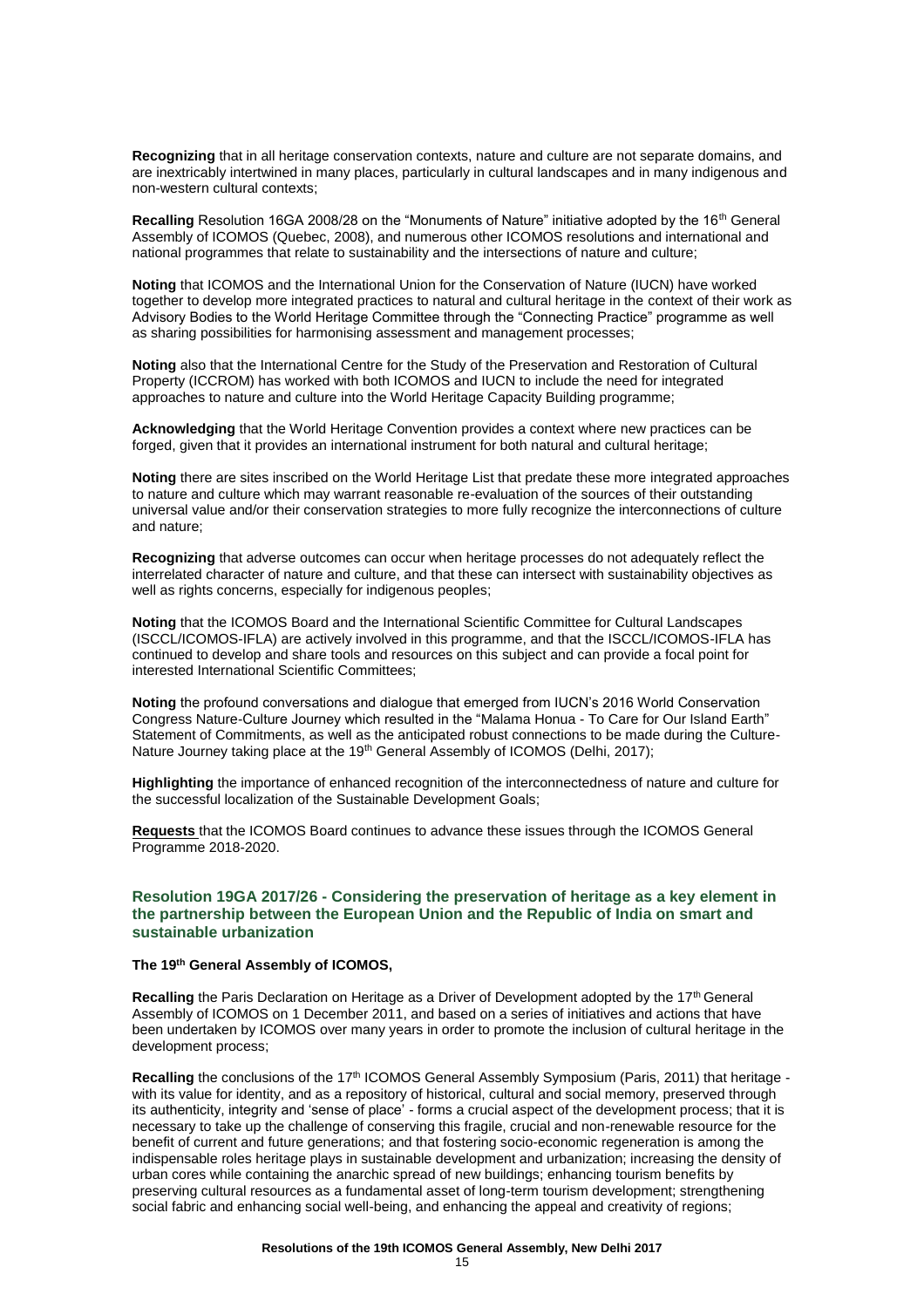**Recalling** resolution 17GA 2011/15 adopted by the 17th General Assembly of ICOMOS (Paris, 2011) by which ICOMOS and its national and international bodies were requested in particular to "make better known the structural role of heritage as a factor within economic development, social cohesion, the appeal of certain regions and as a means to stimulate growth and reduce poverty";

**Recalling** resolution 17GA 2011/27 adopted by the 17th General Assembly of ICOMOS (Paris, 2011) by which ICOMOS considered "that culture and cultural heritage, its conservation and enrichment, should be declared a major vehicle (the "fourth pillar") for sustainable development at the next Earth Summit planned in Rio de Janeiro in 2012" and requested "the Executive Committee [now Board] to offer the full cooperation of ICOMOS to UNESCO and other intergovernmental, international, national organizations in order to implement this recognition effectively in policies, laws, standards and programmes related to heritage and its cultural values";

**Recalling** that the European Union and the Republic of India announced the India-European Union Smart and Sustainable Urbanization Partnership in a joint declaration in New Delhi on 6 October 2017;

**Noting** that India's urban population will reach close to 590 million by 2030 and that the number of people living in Indian cities by the year 2050 is estimated at approximately 850 million;

**Noting** with concern that India's rapid urbanization is one of the most pressing challenges that will change the fundamental structure of India profoundly and that it will have a tremendous impact on the social, economic, political, cultural and environmental aspects of urban life in general;

**Recalling** that that the Smart Cities Project of the Indian government aims at upgrading its major cities to a better living standard;

**Considering** that that the cities of the future need to be sustainable economically and environmentally and that heritage, as it gets expressed in the urban fabric of cities, including its monuments in relation to their urban environment, will have a tremendous impact on the well-being of the population;

**Considering** that Europe has developed important tools and approaches aiming at the preservation of its heritage as an integral part of the city fabric and as an incentive to its social, economic, cultural and political dynamics as well as the accomplishments of institutions such as the Council of Europe in translating the intellectual vision into legal and political actions;

**Noting** the growing role of the institutions of the European Union as developers and coordinators of supranational heritage policies;

**Recognizing** the potential of those towns and cities that have preserved their historical fabric as an asset for current and future well-being of the citizens and that this heritage not only should be preserved but integrated in a sustainable urban environment;

**Supporting** initiatives between the European Union and the Republic of India to share know-how on heritage preservation, restoration and interpretation as a key factor in their partnership on smart and sustainable urbanization and regarding the integration of heritage as a prerequisite for a sustainable development of towns and cities;

**Invites** ICOMOS and its National and International Scientific Committees to cooperate with the Republic of India, the Council of Europe and the European Union to disseminate more widely all conventions, recommendations and other documents on heritage preservation, restoration and interpretation, as well as the results of research and projects conducted with their support.

## **Resolution 19GA 2017/27 - Indigenous Heritage**

## **The 19th General Assembly of ICOMOS,**

**Noting** that the World Heritage Convention considers that the "deterioration or disappearance of any item of the cultural or natural heritage constitutes a harmful impoverishment of the heritage of all the nations of the world" and the need to "adopt new provisions [...] establishing an effective system of collective protection of the cultural and natural heritage of outstanding universal value, organized on a permanent basis and in accordance with modern scientific methods";

**Recalling** that ICOMOS has expressed its commitment to cultural diversity and respect for the rights of Indigenous peoples in a number of statements and charters such as the International Charter for the Conservation and Restoration of Monuments and Sites (Venice Charter, 1964), the Charter for the Protection and Management of Archaeological Heritage (1990), the International Cultural Tourism Charter - Managing Tourism at Places of Heritage Significance (1990), the Nara Document on Authenticity (1994),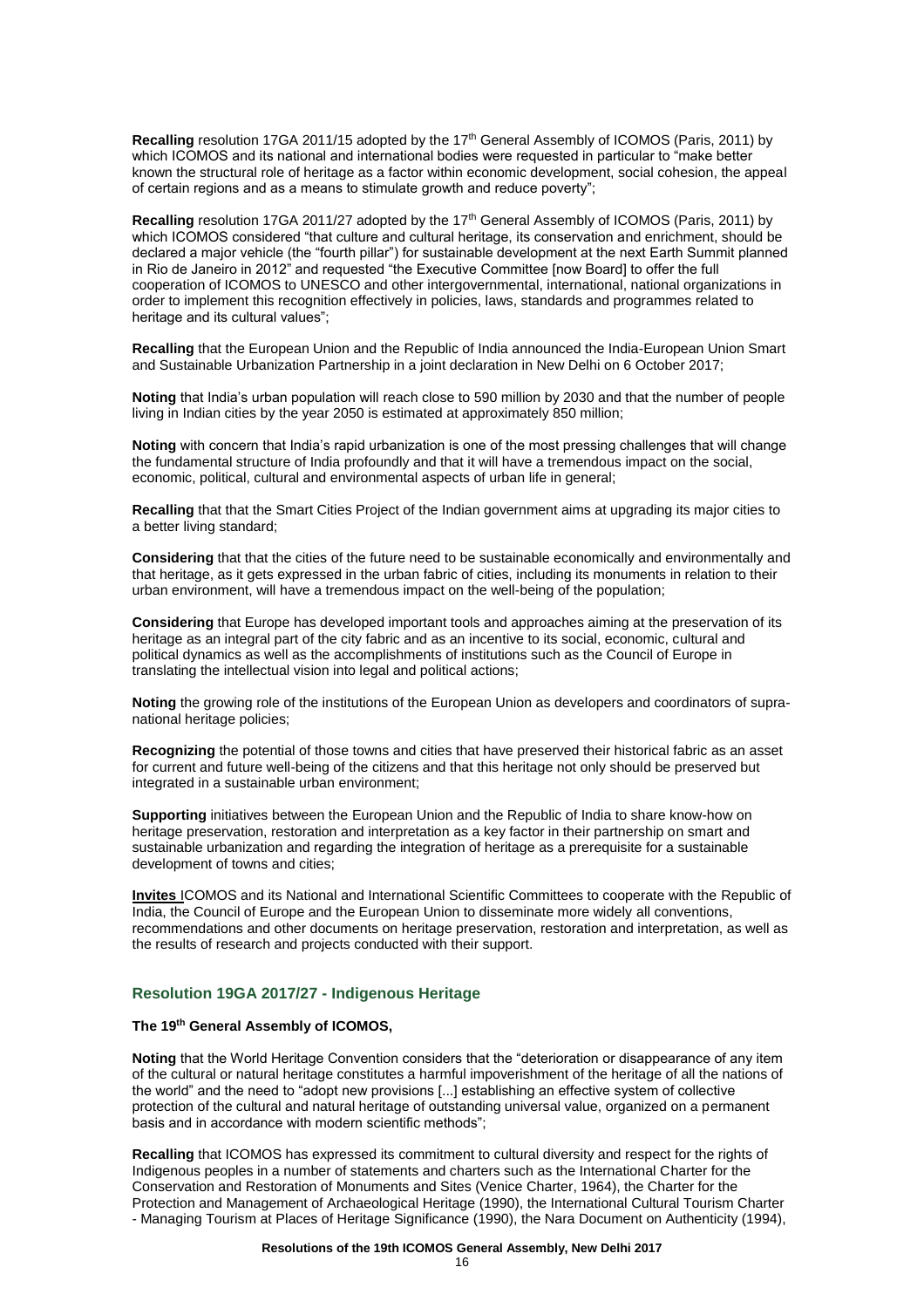the Australia ICOMOS Charter for the Conservation of Places of Cultural Significance (The Burra Charter, 2013), and the ICOMOS New Zealand Charter for the Conservation of Places of Cultural Heritage Value (2010);

**Considering** that a number of international conventions and commitments, such as the Convention on Biological Diversity (1992) and the United Nations Declaration on the Rights of Indigenous Peoples (2007), state the rights of Indigenous peoples to identify, protect, share, manage, and live their cultural heritage;

**Recognizing** that an increasing number of World Heritage nomination proposals address in whole or in part cultural heritage of Indigenous significance;

**Considering** that Indigenous cultural heritage is characterized by relations between nature and culture, and intangible and tangible heritage;

**Recognizing** the challenges of evaluating the comparative significance and state of conservation of cultural heritage of Indigenous significance with current methods and tools, and the need for ICOMOS to be able to fully assess these matters in the course of its work;

**Acknowledging** the rights of Indigenous people to define and implement the best methods to conserve heritage of significance to their culture;

**Recognizes** that the definition and conservation of Indigenous cultural heritage requires the development of guidance that reflects the form and nature of this heritage;

**Further acknowledges** that the inclusion of Indigenous peoples and of their perspectives in the development of this guidance is a goal that needs to be pursued through the work of ICOMOS National and International Scientific Committees;

**Resolves** to set up a working group composed of ICOMOS National and International Scientific Committees members within the first year following the adoption of this resolution. The mandate of this working group is to develop guidance on the theory and best practices related to the identification and conservation of Indigenous cultural heritage. A secretariat may be hosted by one of the National Committees to support the work;

**Notes** that, while this working group will strive to include the leadership of Indigenous peoples from around the world, it is understood that it will not legitimately reflect all the views or impede on the rights of Indigenous peoples.

## **Resolution 19GA 2017/28 - Supporting the strategies for heritage in Europe**

#### **The 19th General Assembly of ICOMOS,**

**Acknowledging** the decisive contribution of the Council of Europe, as well as of other international organisations to the protection, safeguarding, conservation and enhancement of heritage;

**Taking into account** the Namur Declaration adopted at the 6<sup>th</sup> Conference of European Ministers responsible for Cultural Heritage (23-24 April 2015);

**Considering** the Recommendation by the Committee of Ministers of the Council of Europe to Member States on the European Cultural Strategy for the 21**st** Century (Strategy 21);

**Requests** that the ICOMOS Board offer the full cooperation of ICOMOS to the Council of Europe and other intergovernmental European organisations in the implementation of the Strategy 21;

**Welcomes** the initiative of the European Union to proclaim 2018 European Year of Cultural Heritage and **invites** ICOMOS and its National and International Scientific Committees to cooperate.

## **Resolution 19GA 2017/29 – Endorsement and promotion of the 2017 "Approaches for the Conservation of Twentieth-Century Heritage" - Madrid Document Revision**

#### **The 19th General Assembly of ICOMOS,**

**Recalling** the commitment to and concern of ICOMOS for the identification, conservation and presentation of modern heritage sites of the Twentieth-Century;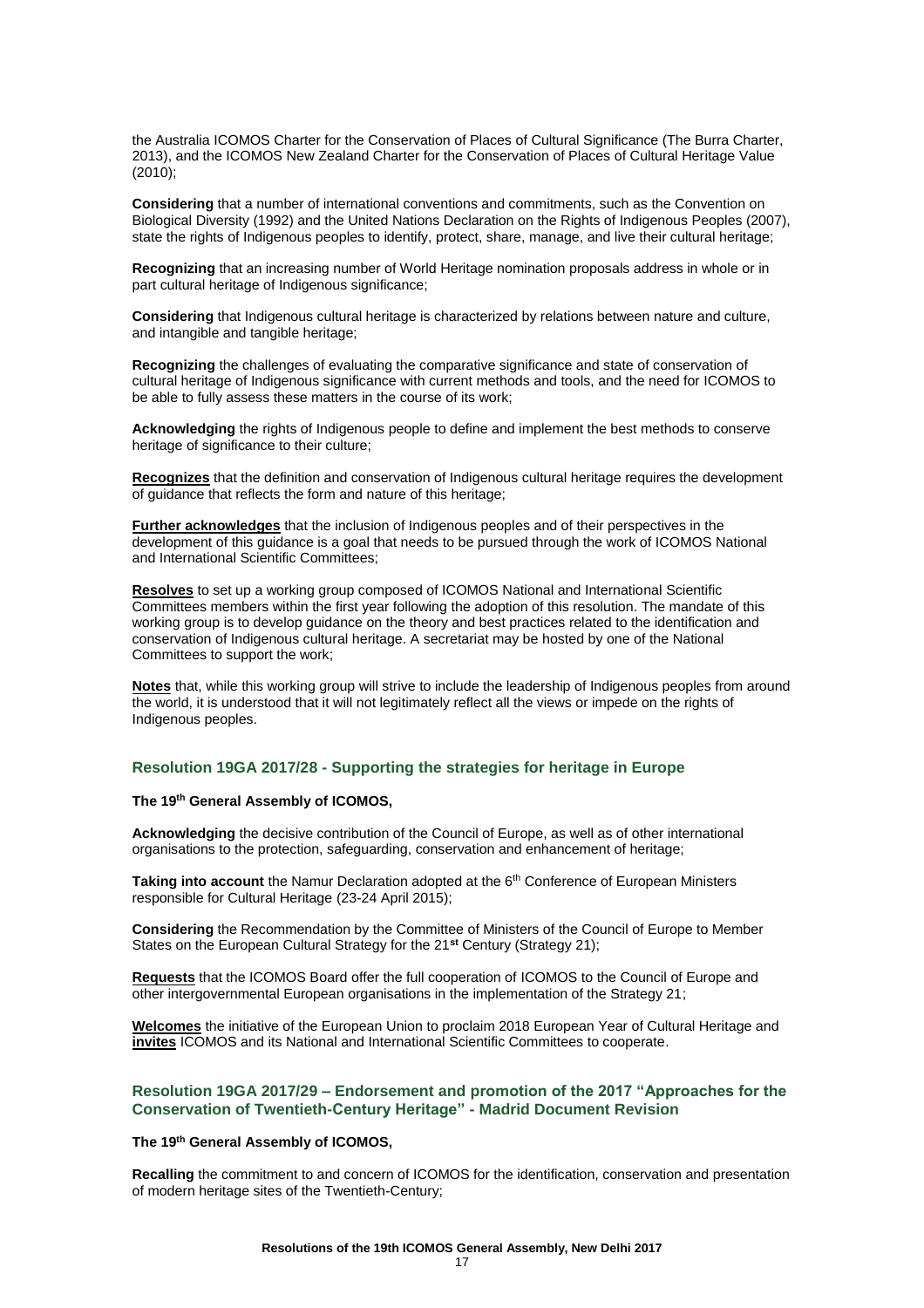**Recalling** further the resolution 18GA 2014/34 **–** Promotion and Development of Twentieth -Century Heritage Guidelines (ongoing development of the Madrid Document), adopted by the 18<sup>th</sup> General Assembly of ICOMOS (Florence, 2014), which welcomed the publication of the 2014 edition of "Approaches for the Conservation of Twentieth-Century Architectural Heritage" (the Madrid Document) by the ICOMOS International Scientific Committee on Twentieth-Century Heritage (ISC20C);

**Recalling** that the 2014 publication incorporated the careful consideration of the comments received through wide circulation of the draft document between 2011 and 2014, and confirmed the established value of the existing text in guiding the conservation of the architectural heritage of the twentieth century, and that the General Assembly resolved to support the use and distribution of the 2014 publication in English, French, Spanish and Russian;

**Acknowledging** that the ISC20C has continued to collaboratively refine and develop the document, and has expanded its scope to cover cultural landscapes, urban ensembles and industrial heritage through the participation of the relevant ICOMOS National and International Scientific Committees in the amendment process, notably Historic Towns and Villages (CIVVIH), Cultural Landscapes (ICOMOS-IFLA ISCCL), Energy, Sustainability and Climate Change (ISCES+CC), as well as our partner organisation, the International Committee for the Conservation of the Industrial Heritage (TICCIH) and the recommendation of the Advisory Committee on 11 December 2017;

**Noting** the publication of the third expanded edition, retitled "Approaches for the Conservation of Twentieth-Century Heritage", at the 19th General Assembly of ICOMOS (Delhi, 2017);

**Taking into account** that the document now reflects the broad range of heritage place typologies and the inter-relationships between them;

**Endorses and promotes** the use and distribution of the 2017 *Approaches for the Conservation of Twentieth-Century Heritage* by ICOMOS National and International Scientific Committees, as a fundamental international document to guide the conservation of all Twentieth-century heritage sites and places.

## **Resolution 19GA 2017/30 – Mobilizing ICOMOS and the cultural heritage community to help meet the challenge of climate change**

#### **The 19th General Assembly of ICOMOS,**

**Acknowledging** that climate change has become one of the most significant and fastest growing threats to people and their heritage worldwide; that unequivocal scientific evidence shows that unprecedented concentrations of greenhouse gases, driven by human activities including burning of fossil fuels and deforestation, are contributing to climate changes including warming of the oceans and atmosphere, rising sea levels and diminished snow and ice; that such trends are predicted to worsen; and that the adverse impacts are greatly increasing;

**Recalling** the long engagement by ICOMOS on climate change and cultural heritage including the resolution of the 15th General Assembly (Xi'an 2005); as well as the important work done by the Scientific Council (SC) and Scientific Committees (ISCs) including the ISCs on Energy, Sustainability and Climate Change (ISCES+CC); Earthen Architectural Heritage (ISCEAH), Polar Heritage (IPHC), and on Risk Preparedness (ICORP), as well as by the Advisory Committee and numerous National Committees;

**Recalling** the expert meeting held in the host city for this 19<sup>th</sup> General Assembly - Delhi, India - on 22 May 2007 entitled "The International Workshop on the Impact of Climate Change on Cultural Heritage," which recognised the role of cultural heritage solutions to climate change adaptation and heritage's potential to contribute to the global climate change regulatory regime;

**Recalling** the Scientific Council Symposium entitled "Cultural Heritage and Global Climate Change" held in Pretoria, South Africa on 7 October 2007, which underlined that loss and destruction is as much a dimension of climate change and heritage as preservation; noted the "serious local social impact" from such loss; and called for communities to take part equitably in establishing related priorities;

**Recalling** the "Strategy to Assist States Parties to the Convention to Implement Appropriate Management Responses" endorsed by the World Heritage Committee at its 30th session (Vilnius 2006) and the 'Policy Document on the Impacts of Climate Change on World Heritage Properties' (Policy Document) adopted by the General Assembly of States Parties of the World Heritage Convention at its 16th session (UNESCO 2007) and the positive role of ICOMOS in the formulation of both;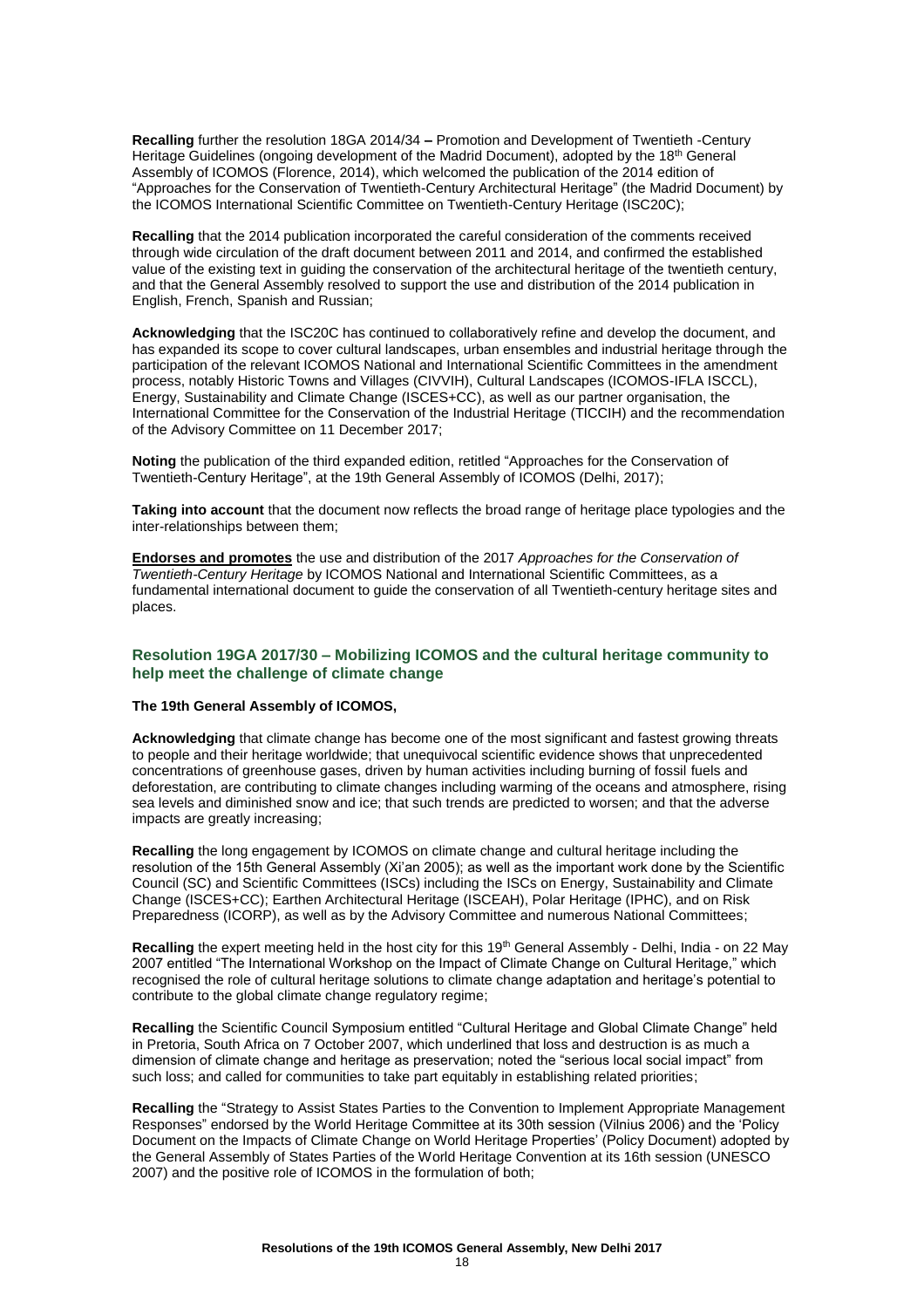**Taking Into account** the enabling role of cultural heritage in the achievement of the Sustainable Development Goals (SDGs) adopted by the UN General Assembly in 2015 including SDG 7 (Affordable and Clean Energy) and SDG 13 (Climate Action); the explicit roles identified for heritage in SDG Target 11.4, as well as in the Sendai Framework for Disaster Risk Reduction and the UN New Urban Agenda; and the ongoing work of the ICOMOS Task Force for Sustainable Development in connection with the SDGs;

**Noting** the adoption in 2015 of the Paris Agreement during the 21st session of the Conference of Parties (COP21,Paris 2015) to the UN Framework Convention on Climate Change (UNFCCC), as well as the decision taken at the 41st session of the World Heritage Committee (Krakow 2017) stating that "growing evidence of climate impacts across World Heritage properties confirm that urgent and rapid action to reduce global warming is essential and the highest degree of ambition and leadership by all countries is needed to secure the full implementation of the Paris Agreement."

**Noting** "Mālama Honua – to care for our island Earth," a Statement of Commitments from participants in the joint ICOMOS-International Union for the Conservation of Nature (IUCN) Nature-Culture Journey held at the World Conservation Congress in Hawai'i, USA in 2016, which calls on the nature and culture sectors to work together to address urgent global challenges by, among other things, advancing integrated natureculture solutions to achieving the Paris Agreement;

**Noting** decision 41 COM 7 of the 41st session of the World Heritage Committee (Krakow 2017) which asks that "in view of the urgency of the issue of climate impacts on World Heritage properties, the World Heritage Centre and the Advisory Bodies aim, subject to available time and resources, to prioritize work on a proposed update to the [Policy Document], for consideration by the Committee at its 42nd session in 2018."

**Notes** with appreciation the significant work undertaken by ICOMOS members, ISCs and NCs in providing cultural heritage voices in the processes of the UNFCCC, including COP21, COP22 (Marrakech 2016), and COP23 (Bonn 2017); in promoting climate action throughout the ICOMOS network;

**Notes** with appreciation the work of UNESCO, including the World Heritage Centre, the Culture Sector, the Natural Sciences Sector and other programmes to provide leadership on issues related to climate change and heritage;

## **Emphasizes**

- i that cultural heritage is both impacted by climate change and a source of resilience for communities;
- ii that heritage sites as well as local communities' intangible heritage, knowledge and practices constitute an invaluable repository of information and strategies to address climate change, even while those resources are themselves at risk from climate impacts;
- iii the value of cultural heritage-based solutions to climate change mitigation and adaptation;

**Welcomes** the adoption of the Paris Agreement and encourages all ICOMOS members to strengthen their efforts to aid in implementing the Paris Agreement, emphasizing cultural heritage and landscape-based solutions, noting the need for rapid and deep reductions in emissions to reverse the increase in the global average temperature to well below 2°C; that adaptation efforts should take into consideration vulnerable communities and ecosystems, and enhance understanding and action with respect to loss and damage from climate change; and the need for solidarity with those nations most impacted by, or least able to bear the cost of, climate change to enable them to safeguard their heritage;

**Welcomes** the decision of the Intergovernmental Panel on Climate Change (IPCC) at its 43rd Session to pay special attention in its Sixth Assessment Report cycle (AR6) to the impacts of climate change on cities and to prepare three additional special reports; and to include in AR7 (2023-2028) a Special Report on Climate Change and Cities; and

**Notes** the opportunity to improve the connection between these IPCC processes and the scientific work of ICOMOS and its members, including a potential Special Report on Climate Change & Cultural Heritage in a future IPCC cycle;

**Welcomes** the climate change-related decisions of the World Heritage Committee at its 40th and 41st sessions and the subsequent formation by the ICOMOS Director-General of an ICOMOS Working Group on Climate Change and Heritage to aid the International Secretariat (World Heritage units) in addressing the requests made of ICOMOS by the World Heritage Committee;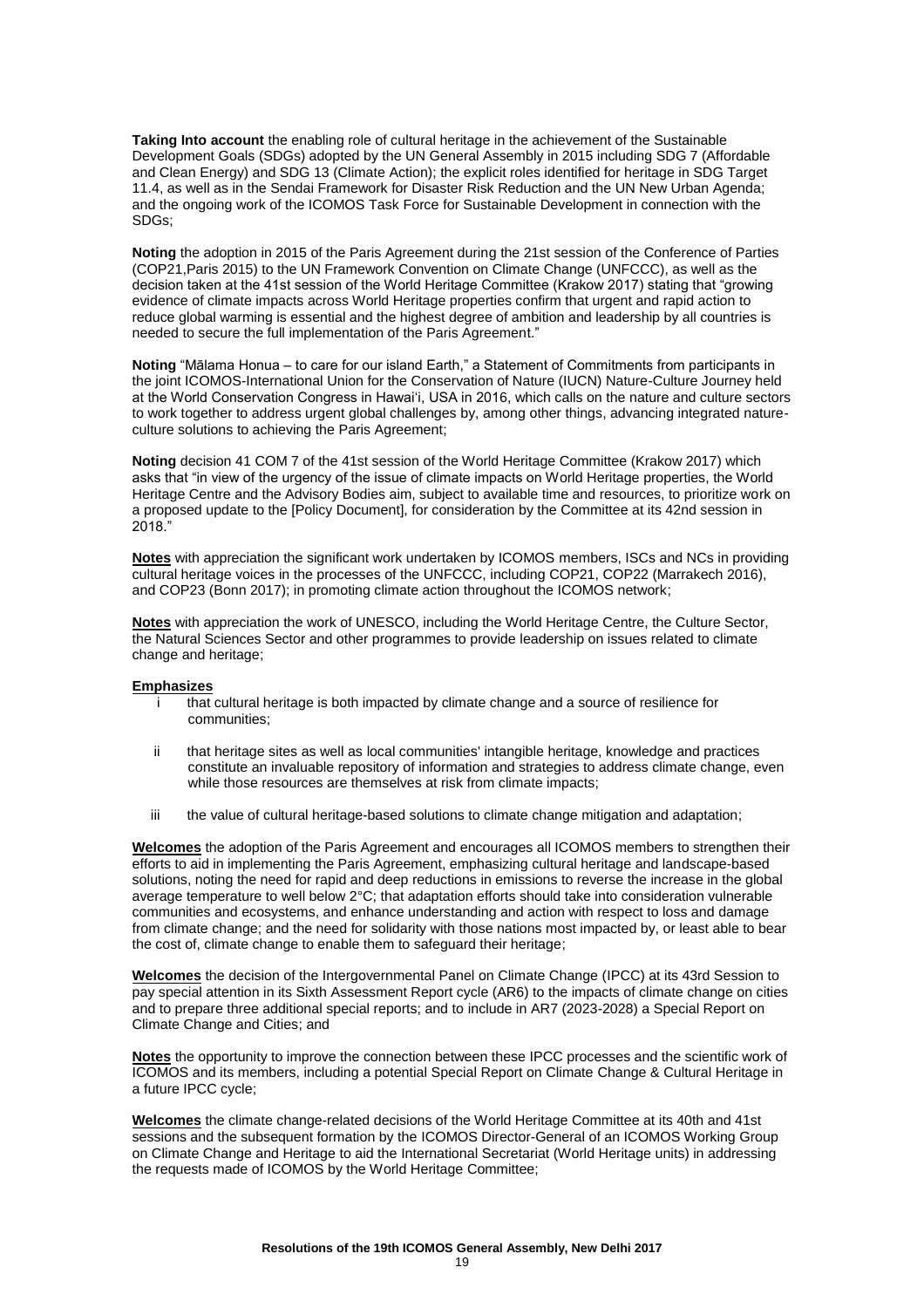**Requests** the Board, in coordination with the Scientific Council and the Advisory Committee and with the support of the Director-General and the International Secretariat, subject to available time and resources, to prioritize action on, and to develop appropriate mechanisms for overseeing ongoing development of, ICOMOS's climate change policies and engagement in light of the implementation of the Paris Agreement; experiences gained from the work of ISCs and NCs; IPCC work and science updates; and the work of UNESCO, IUCN, the International Centre for the Study of the Preservation and Restoration of Cultural Property (ICCROM), and other relevant organizations, and taking advantage of the assistance offered by the ICOMOS Working Group on Climate Change and Heritage as appropriate.

## **19GA Agenda item 6 – 5 Resolutions on organisational matters**

## **Resolution 19GA 2017/31 - ICOMOS Policy on Cultural Diversity and Multilingualism**

## **The 19th General Assembly of ICOMOS,**

**Recalling** Art. 10-d-8 and 21 of the ICOMOS Statutes;

**Acknowledging** the decision of the ICOMOS Board in July 2017 and the recommendation of the Advisory Committee on 11 December 2017.

**Adopts** the following policy on Cultural Diversity and Multilingualism in ICOMOS:

## **Cultural Diversity and ICOMOS**

To ensure cultural diversity in the range of activities it undertakes around the world, ICOMOS aims at ensuring inclusive policies, respect for all cultures\* and transparent practices in its actions and governance. It encourages all cultures to enrich the professional approaches to conservation of cultural heritage and works for promotion of cultural interaction and creativity through developing conservation ideas and practices among cultures.

\*Convention on Cultural Diversity adopted in 2005 (article 2, al.1)

Conservation philosophies and actions should reflect all cultural attitudes and peaceful international cooperation. Core ideas of conservation philosophy, like authenticity, may be perceived as a cultural construct.

In its activities and governance, ICOMOS recognizes and respects cultural diversity. ICOMOS has already taken steps to take into account cultural diversity in its governance and use of languages. For instance, the ICOMOS Statutes require that Board members come from different countries, that Vice Presidents are elected by region and that the Advisory Committee seeks to ensure (among other things) balanced representation of the different regions of the world in the activities and international bodies of ICOMOS.

ICOMOS applies and promotes documents that represent cultural diversity, such as the Nara Document on Authenticity (1993). Through its ICOMOS Victoria Falls Fund (and additional external grant support), it supports attendance from all world regions at the ICOMOS General Assemblies to ensure diverse representation.

Within its available resources, ICOMOS continuously strives to harness available information and communication technologies, and to overcome the challenges these pose, to facilitate participation and interaction among its members, with the aim of mitigating imbalances between developed and developing countries. In its actions towards State Parties, ICOMOS acts in the spirit of the Convention on Cultural Diversity adopted in 2005.

#### **Accordingly**

- ICOMOS should continue to explore ways to strengthen cultural diversity in its activities, thereby increasing the richness of its activities and experiences;
- ICOMOS will continue to strive for cultural diversity in the composition of its committees and bodies, both statutory and *ad hoc* (such as the ICOMOS World Heritage Panel) in order to avoid any cultural bias;
- ICOMOS should continue to foster intercultural dialogue when promoting and creating conservation discourse.

## **Multilingualism and ICOMOS**

To facilitate the exchange and sharing of knowledge and information, ICOMOS pursues the principle that all members should be able to understand the work that ICOMOS is performing and yet recognizes that the organization has limited resources in the International Secretariat and Committees to provide for translation.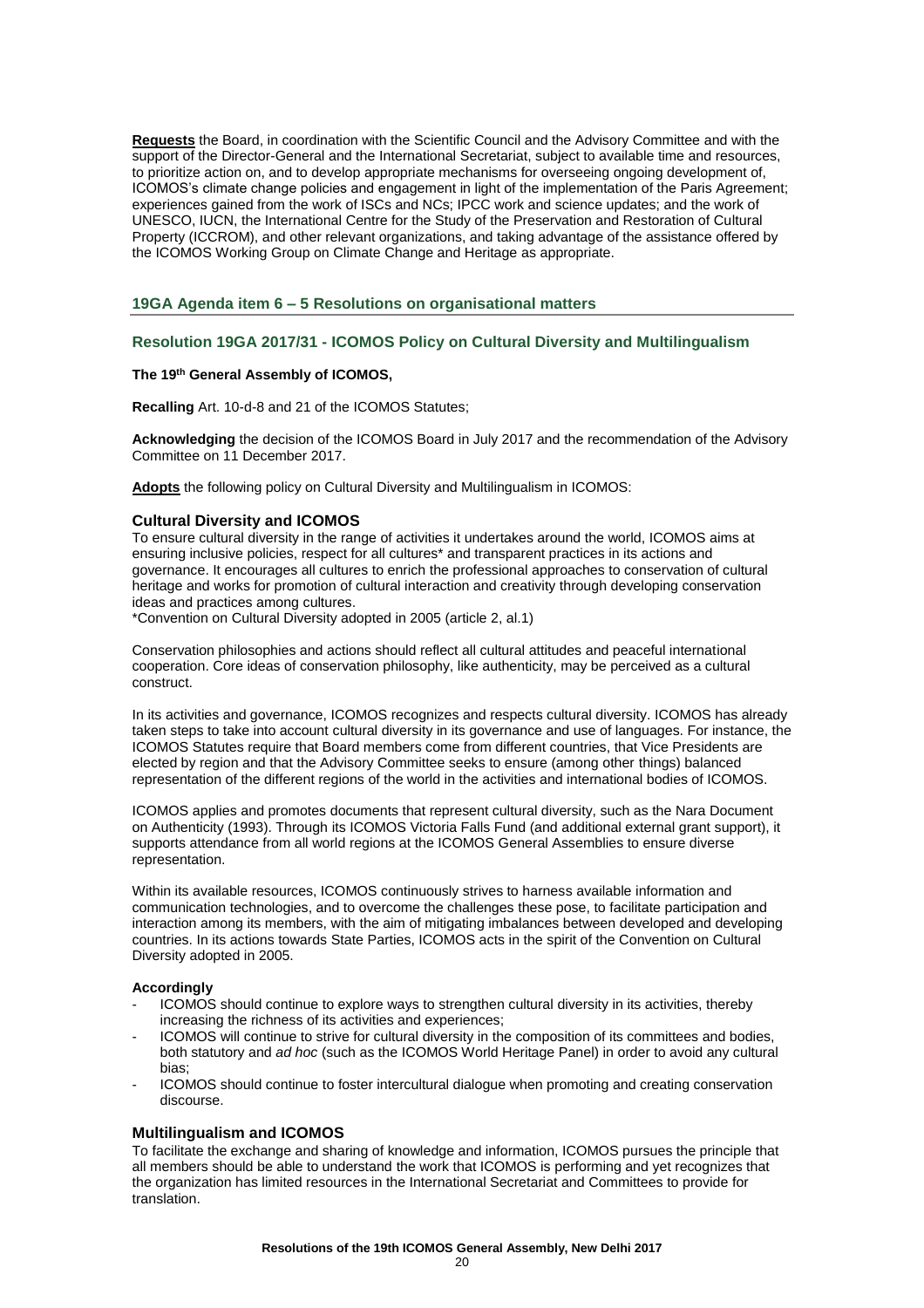To implement linguistic diversity in its governance, ICOMOS applies the minimum framework for the use of official and working languages as stipulated in the Statutes, and always encourages its Committees to provide a more diverse linguistic basis for their activities and governance.

In its daily work, ICOMOS uses the two working languages, one of which is the official language. Other languages are used when possible. Statutory documents are prepared in the official language and the other working language. Doctrinal texts are prepared in the three languages specified in the Statutes, and after their approval will be translated into as many other languages as possible, depending on the translation groups. Other documents, if not already in one of the two working languages, can be translated into one or both.

ICOMOS meetings and symposia are conducted in accordance with the Rules of Procedure and Terms of Reference. ICOMOS prefers multilingual publishing and will endeavour to publish in both working languages, but recognizes that resources for multiple translations may be limited. The ICOMOS web site is available in both working languages.

National Committees employ a multitude of languages in their own national work, but in the context of the international statutory framework and in their relations with the international ICOMOS network they operate in one of the two working languages.

For translation, ICOMOS may use the resources of the International Secretariat, volunteer translation groups of members, or external resources. Because of the limited resources of ICOMOS, the volunteer translation groups have in the past produced many of the existing translations of documents. The continuity and effectiveness of the translation process therefore relies on the capacity of the translation groups, which are key actors for improving the tools and quality of translations. More translation groups are needed for the translation of both governance and doctrinal documents, as well as for the dissemination of the results. A method of implementing this would be for National Committees of the same native language to organize their own translation groups in the way that the French, English and German translation groups do.

## **Accordingly**

- ICOMOS should publish on its website existing translations of statutory documents, doctrinal texts and other documents;
- ICOMOS should prepare a gap analysis of translations of doctrinal texts and other documents, and a programme for preparing missing translations and improving existing ones where necessary;
- ICOMOS should publish statutory documents (including its annual report) and instructions for members (such as the *Members' Handbook*) in at least the two working languages.

## **Implementation and review of the Policy**

This policy will be accompanied in the *Members' Handbook* by instructions on the use of English, French, Spanish and other languages in the practices of ICOMOS International.

ICOMOS will include in its annual report a section on cultural diversity and multilingualism, with information on progress towards implementation of the policy. This progress will be reviewed periodically by the Advisory Committee and the General Assembly in accordance with the Statutes.

The policy itself will be reviewed by the Board in six years.

## **ATTACHMENT 1 French Language Volunteers Group**

## **Background**

This document describes the operation of the ICOMOS France translation group. It may be helpful for those seeking to establish translation groups in other languages.

The group is organized and managed by ICOMOS France and consists of French speaking volunteers who commit to make translations of documents into French. Most of the translations are from French into English; other languages can be added depending on the expertise of the volunteers. Currently, the translators are native speaking and translate exclusively into French. In 2017, the group consists of nearly thirty members.

All translations are proofread. The translator and the proof-reader are nominated simultaneously. The group has a focal point, appointed by ICOMOS France who is the contact with the International Secretariat (later Secretariat). The Secretariat appoints a contact for the tasks in hand.

Translations offer a possibility to become acquainted with the work and texts that ICOMOS produces collectively and are an effective way to apply the vocabulary of the conservation profession.

Translators may wish to have their name published with the document.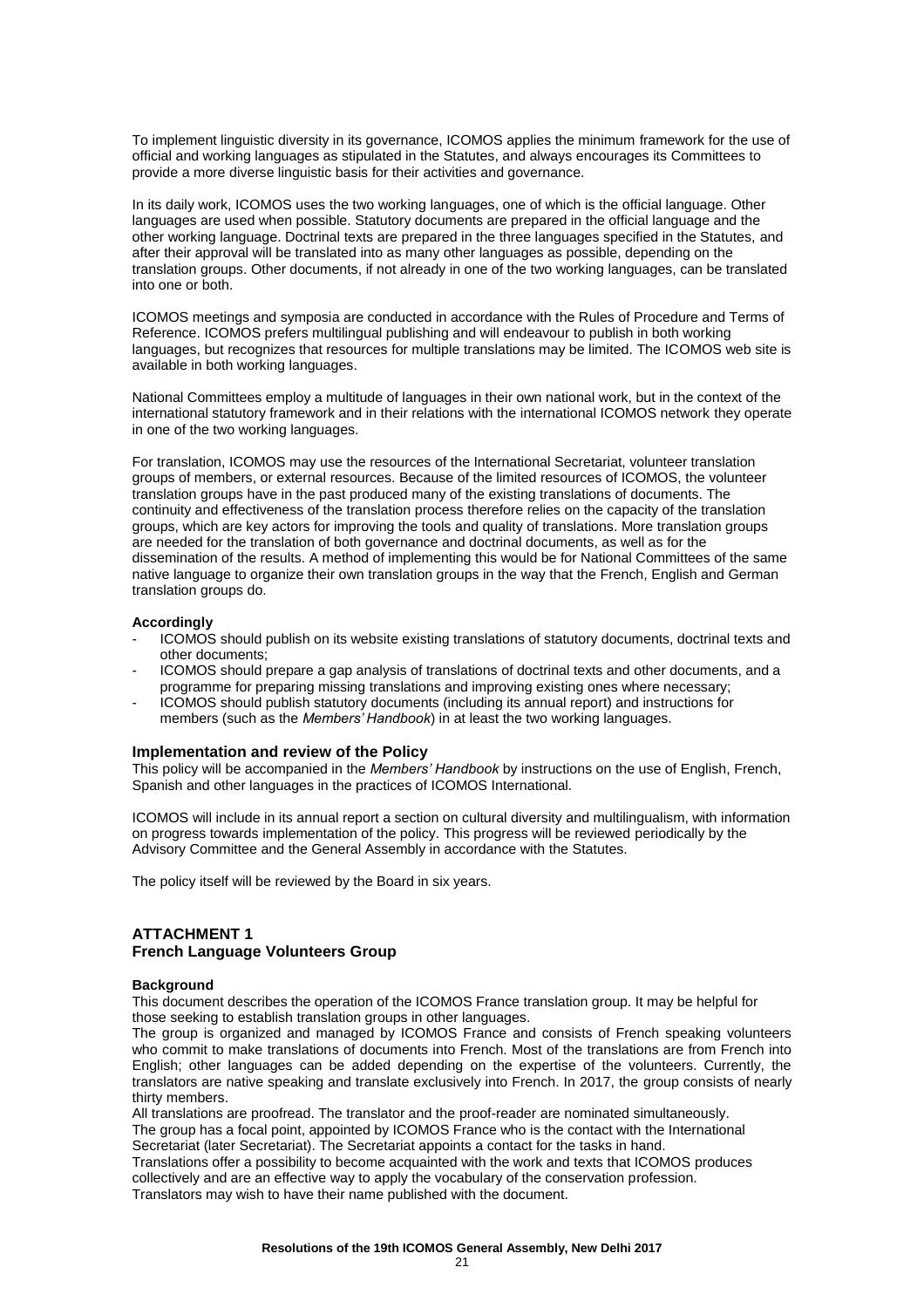The **existing method** includes three groups of actors, the Board of ICOMOS, the Secretariat and the ICOMOS France translation group. In the present practice, their roles are: The Board of ICOMOS prioritizes the document types for translations.

The Secretariat

- establishes the lists of documents for translation biannually and informs the members of the translation group, once or twice a year, about the dates and deadlines of the statutory meetings, events and symposia where documents in French are required
- establishes the priorities for translations and plans as far as possible, future translation work, together with the translating group;
- creates links between translation groups
- distributes the documents to be translated as they become available for translation and proofreading;
- ensures effective translation turnaround times for reviewing and proofreading by both the Translation Group and the Secretariat, and
- keeps a record of the names of the translators.

The ICOMOS France translation Group recruits volunteers, ensures a smooth running of the translation work, organizes the necessary proof-reading of the texts, compiles an annual report on its activities, develops improved tolls to help in translations and utilizes the most up-to-date software.

## **The new working method and roles are:**

## **The Board of ICOMOS**

- prioritizes document types for translations.

## **The Secretariat**

- establishes the list of documents to translate twice a year:
- establishes the priorities between the documents; and
- turns to the focal point to coordinate the translation work.

## **The focal point of the French translation group**

- ensures the link between the different French speaking committees for translations;
- plans as far as possible the translation work and informs the members of the translation group, once or twice a year, about the dates and deadlines of the statutory meetings, events and symposia where documents in French are required;
- distributes the documents to be translated as they become available to volunteer translators and proof readers;
- ensures turnaround times for reviewing and proofreading by the translation group and the Secretariat;
- keeps a record of the names of the translators;
- recruits volunteers;
- compiles an annual report on the activities of the group;
- develops improved tools to help in translations; and
- utilizes the most up-to-date translation software.

The focal point is nominated by ICOMOS France.

## **Developing work of the French translation group**

This method is an experiment for the next years and will be reviewed at the next 20<sup>th</sup>General Assembly. It would be desirable to enlarge this approach to other French speaking committees and envisage that the focal point could be appointed from among other French speaking committees.

## **ATTACHMENT 2 How to Better Understand Each Other**

## **Background**

This document offers suggestions for improving communication among ICOMOS members, who come from many different countries and speak many different languages. However, during ICOMOS meetings and conferences, we mostly use English and sometimes French as working languages. Other languages are seldom represented. At previous meetings and conferences, some interventions or presentations were difficult to understand for non-native speakers.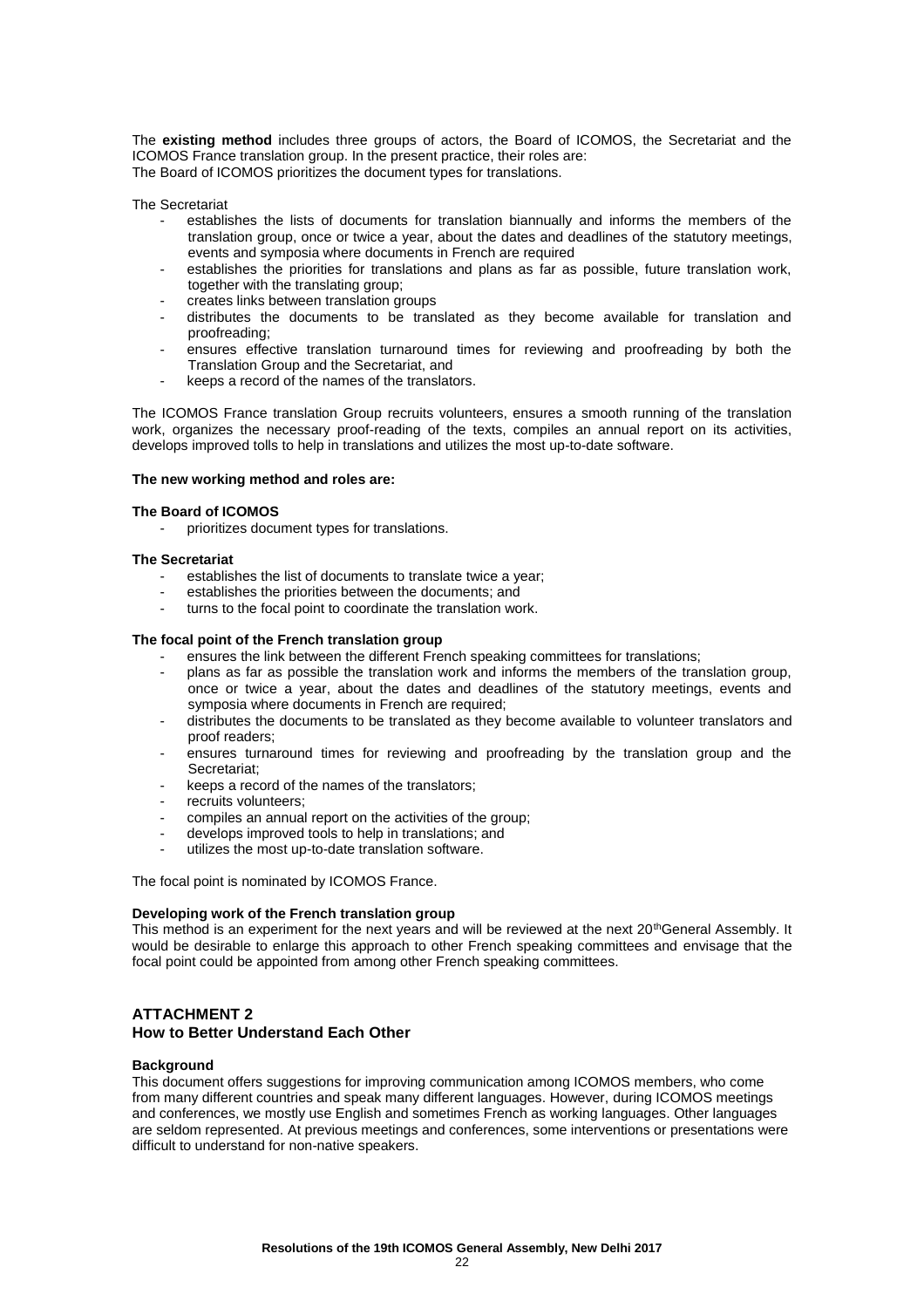## **Oral presentations**

Members should be mindful of their audience and apply the following guidelines. Generally:

- Speak slowly and clearly;
- Check whether people understand what you say;
- Listen to what your colleagues actually say, without any prejudices about what you may think that they are saying.

If English or French is your mother tongue:

- Use standard language and soften any regional accent;
- Remember that your audience includes non-native speakers, so use simple language, speak slowly and articulate clearly;
- Avoid local expressions and make sure that technical terms are understood: they may have a different meaning in other languages;
- Include only about two thirds of the content that you would normally present to a group of native speakers;
- Try to prepare slides of your presentation in the other working language.

By adhering to these guidelines, you will not only help colleagues to understand you better but you will also facilitate their participation in discussions.

## **Meeting documents and conference abstracts**

It is important in all ICOMOS meetings and conferences to have access to the experience and research from all parts of the world, including areas where English and/or French are not official languages. Participation is easier for non-native speakers when documents and papers have been distributed well in advance in the working languages.

At previous meetings and conferences, it has often been difficult to assess the content based upon the submitted abstracts, but the two-page summaries turned out to be of great interest. In other cases, the abstracts were well written, but the two-page summaries turned out to be less interesting or did not meet expectations. The two-step system of abstracts and two-page summary resulted in extra work for both the organisers, the authors and the volunteers who translated the abstracts and/or summaries.

All members need to be sensitive to these practical issues. Some steps could be taken immediately to ensure that ICOMOS has better access to the experience and knowledge of all its members:

- Documents and papers should be distributed in the working languages in advance of meetings, to facilitate better understanding and participation;
- Calls for contributions to conferences should be published in the ICOMOS Newsletter in the working languages, at least four months in advance of the deadline for submission, in order to give non-native speakers more time to prepare their paper proposal or abstract in the working languages;
- Organisers should arrange programmes for their international meetings or conferences that make provision for the participation of members from different regions of the world and with different backgrounds to reflect cultural diversity.

## **Additional measures to overcome language barriers**

By introducing and refining the above simple steps, ICOMOS will benefit more than in the past from the knowledge of all its members, whatever their country of origin. Further work could explore additional measures, such as answering the following questions:

- What is the best format in a multilingual environment to submit proposals for papers, with a view to ensuring access to knowledge and experience from the whole world, but also to being efficient?
- Could teams of volunteers who are native speakers of the working languages help non-native speakers by quickly checking presentations, abstracts and summaries, as an expression of solidarity and collegiality?

## **Resolution 19GA 2017/32 - Development of an ICOMOS Methodology on Preventive Monitoring**

## **The 19th General Assembly of ICOMOS,**

**Recalling** resolutions 16GA 2008/27 by the 16th General Assembly of ICOMOS (Quebec, 2008) and 18GA 2014/17 by the 18th General Assembly of ICOMOS (Florence, 2014);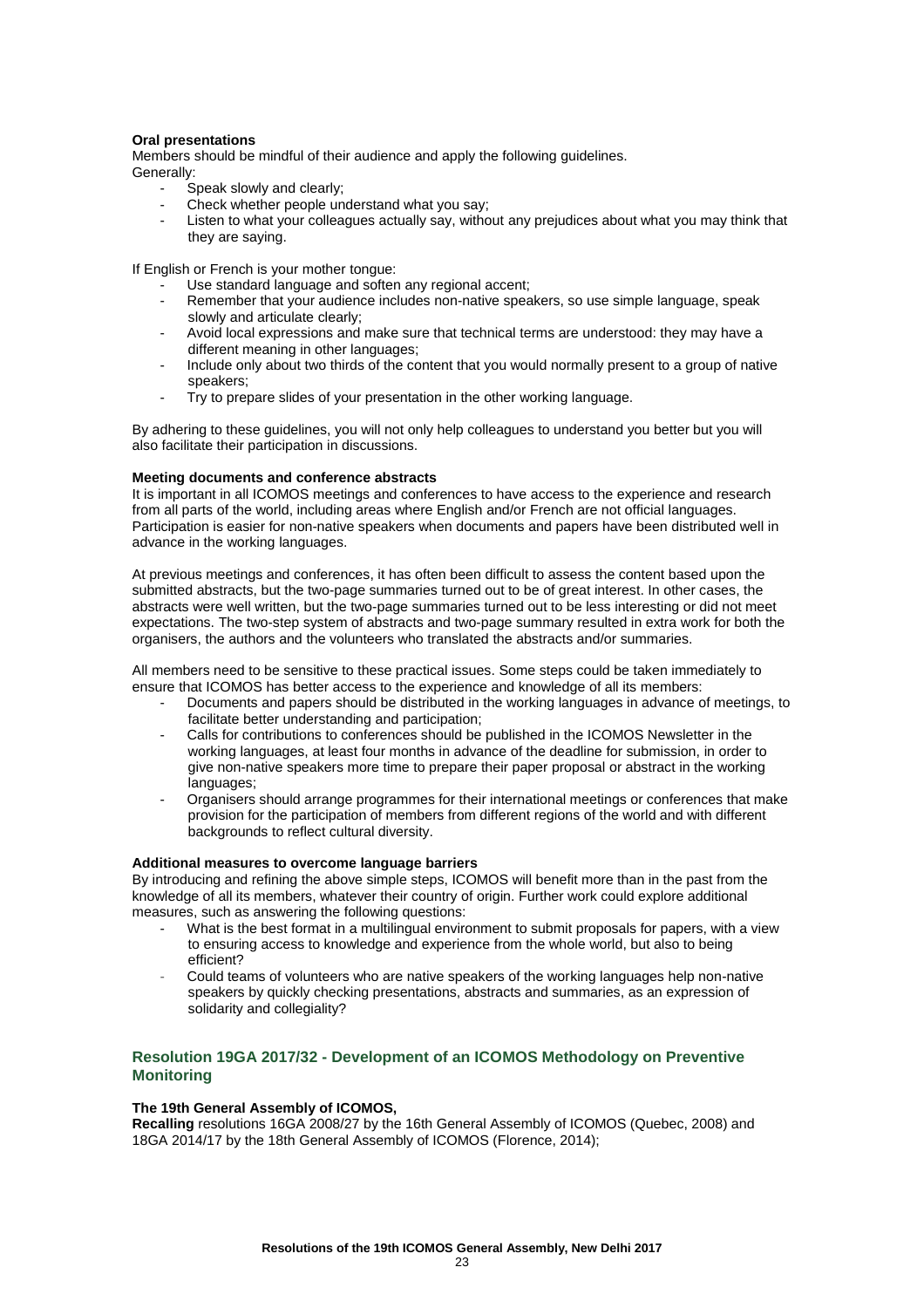**Referring** to the guiding texts and other relevant documents of ICOMOS (Ethical Principles, ICOMOS World Heritage Policies and others) as well as the framework set out in the World Heritage Convention, the "Operational Guidelines for the Implementation of the World Heritage Convention" and the findings of the ad-hoc working group in relation to the working methods of ICOMOS established by the World Heritage Committee;

**Highlighting** that in the preservation of cultural heritage values and especially the Outstanding Universal Value of properties inscribed in the World Heritage List continuous monitoring and frequent relevant feedback is much more efficient than subsequent corrective interventions;

**Recommends** to the newly elected Board of ICOMOS to consider the necessity and the possibility of establishing a working group, in order to explore ways and means for ICOMOS to develop a Methodology on Preventive Monitoring as part of its overall involvement in monitoring activities. The Working Group should take into consideration previous analyses and work already carried out, and focus on the topics set out in the Annex of this resolution;

**Further recommends** that this has to be done in due time, with definition of the composition, mandate, scope of work of this future working group as well as a timeline for its work.

## **Annex: Topics to be compiled for the preparation of the methodology on preventive monitoring:**

- Ethical considerations;
- The composition, mandate, scope of work as well as the timeline for its work;
- The role and obligations of ICOMOS in the monitoring processes of the World Heritage Convention;
- The role of the ICOMOS International Scientific Committees in the monitoring process of the World Heritage Convention;
- The role of the ICOMOS National Committees in the monitoring process of the World Heritage Convention;
- The role of individual ICOMOS members in the monitoring process of the World Heritage Convention;
- The communications needs within these different processes (e.g. notification of members that have submitted an inquiry, follow up on these inquiries);
- The role and visibility of ICOMOS Heritage Alerts and their relation to monitoring in the context of the World Heritage processes;
- The role of ICOMOS, the National Committee and individual ICOMOS members in relation to the management of World Heritage sites;
- Reflection on mechanism;
- Proposing monitoring methods in relation to preventive monitoring issues at heritage sites, including World Heritage sites;
- Aligning the calendars of National Committee monitoring groups with the monitoring calendar established under the World Heritage Convention;
- Introduction of good practices, examples and their dissemination;
- Reporting and analysis of the working group is to be shared with relevant ICOMOS bodies.

## **Resolution 19GA 2017/33 – Emerging Professionals Initiative**

## **The 19th General Assembly of ICOMOS,**

**Taking into account** the Emerging Professionals Working Group (EPWG) desire to enhance the integration of Emerging Professionals (EPs) into all levels of ICOMOS;

**Acknowledging** the need to maintain ICOMOS' scientific relevance for future generations;

**Acknowledging** the decision of the ICOMOS Board in July 2017 and recommendation of the Advisory Committee on 11 December 2017;

**Requests** the ICOMOS Board to:

- 1 Encourage the nomination to the Emerging Professionals Working Group of one representative from all National Committees and International Scientific Committees that are currently not yet represented in this working group, by 1 February 2018;
- 2 Encourage the formation and recognition of Emerging Professionals Working Groups within all individual National and International Scientific Committees to collaborate nationally and internationally during the 2017- 2020 triennium;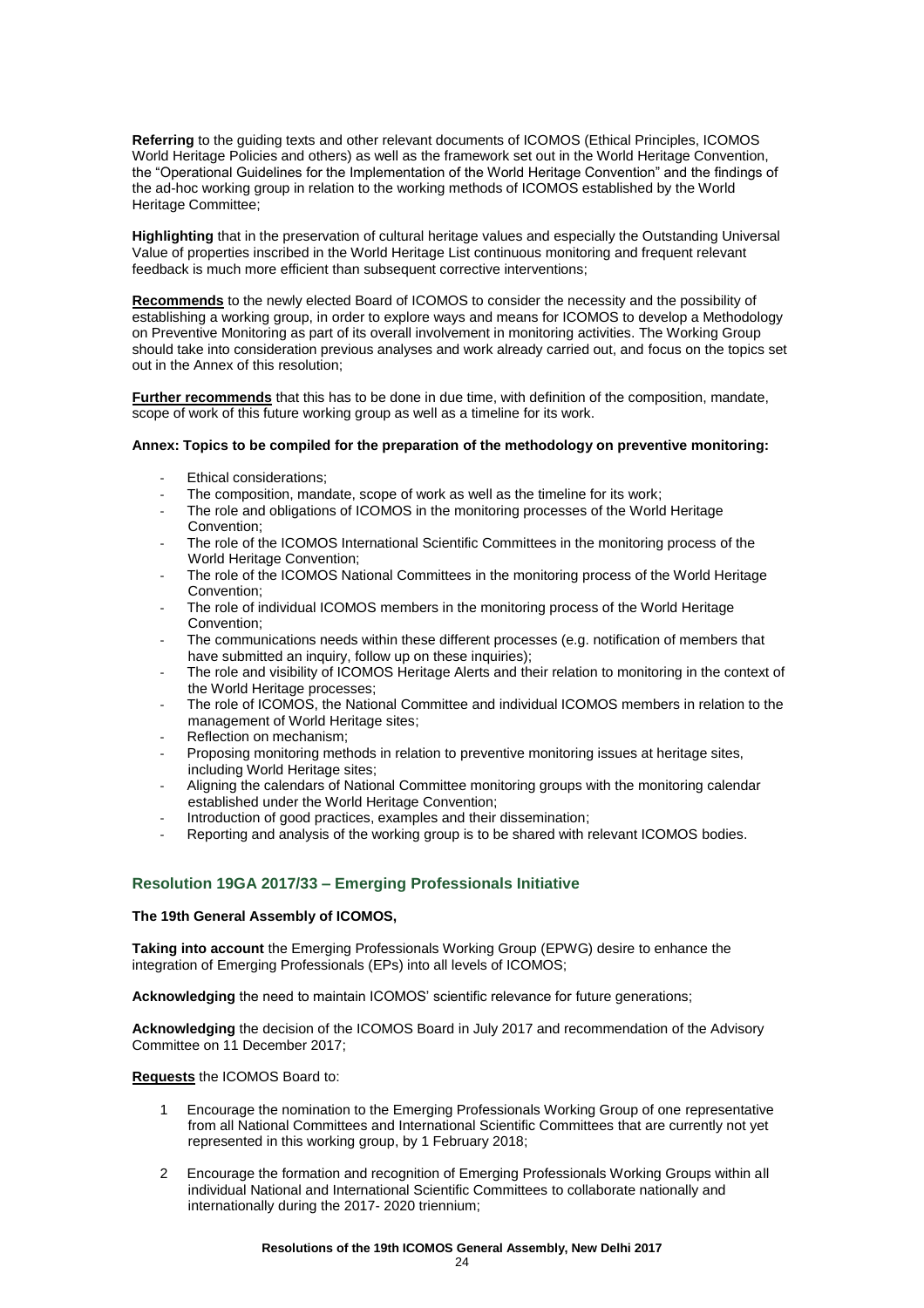- 3 Include arrangements for dedicated Emerging Professionals sessions at the General Assemblies in 2018, 2019 and 2020;
- 4 Encourage the National and International Scientific Committees to engage with ICOMOS Emerging Professionals at their meetings and conferences both at the national and international level, and that they include updates on such activities in their annual reports;
- 5 Nominate a contact person or persons to liaise with the EPWG on behalf of the Board;
- 6 Include a report from the EPWG on progress in these initiatives and its work in the agendas of future Advisory Committee and Board meeting and to submit this report annually to the General Assembly;
- 7 Seek the advice of the International Scientific Committee on Legal, Administrative and Financial Matters (ICLAFI) on how the recognition of EPs within the ICOMOS Statutes can be improved to facilitate their meaningful involvement in ICOMOS Committees;
- 8 Endorse EPWG involvement with regular ICOMOS projects such as the International Day for Monuments and Sites, and regional activities such as the European Year of Cultural Heritage 2018;
- 9 Endorse the recognition and inclusion of representatives of the EPWG within existing ICOMOS communication channels;

**Requests** the Advisory Committee to include the implementation of the all the above National and International Scientific Committee actions as a fourth pillar of its National and International Scientific Committee compliance mechanism.

## **19GA Agenda item 7 Reports and conclusions on the Scientific Symposium & Culture-Nature Journey**

**19GA Agenda item 7 – 3 Scientific Symposium conclusions and recommendations**

## **Resolution 19GA 2017/34**

## **The 19th General Assembly of ICOMOS,**

**Acknowledging** the quality of presentations and fruitful discussions of the Scientific Symposium on "Heritage and Democracy" and the Culture-Nature Journey, organised on the occasion of the 19th General Assembly here in Delhi;

**Recalling** the "Mālama Honua – to care for our island Earth," Statement of Commitments issued by the Nature-Culture Journey held at the World Conservation Congress in Hawai'i, USA in 2016, of which the CultureNature Journey held at the 19<sup>th</sup> ICOMOS General Assembly (Delhi 2017) is a continuation;

**Adopts and promotes** the "Delhi Declaration on on Heritage and Democracy" and the "Yatra aur Tammanah Statement - Yatra: our purposeful Journey and Tammanah: our wishful aspirations for our heritage" on learnings and commitments from the CultureNature Journey.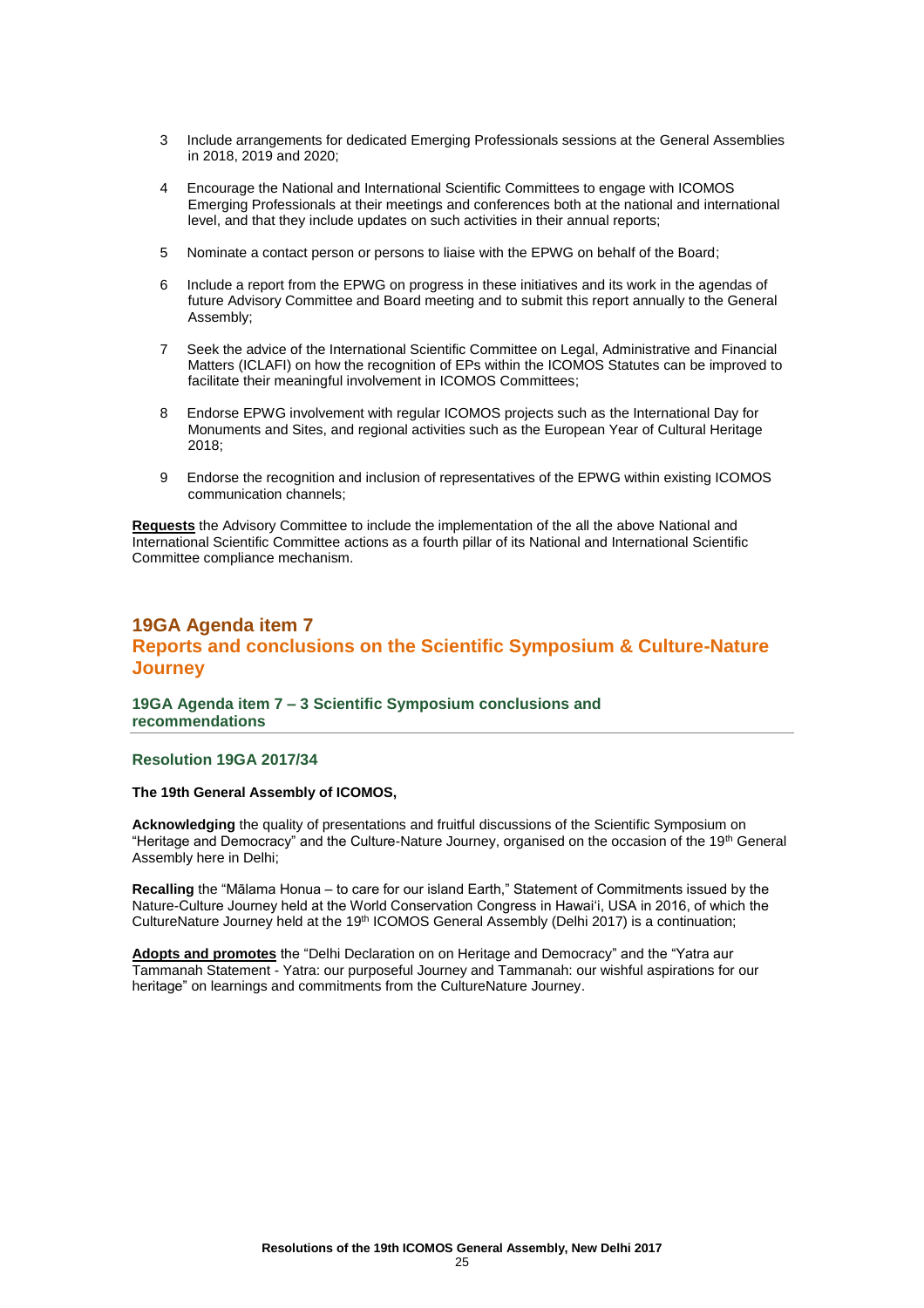## **19GA Agenda item 8 – 6 Conferring of Honorary Membership**

## **Resolution 19GA 2017/35**

## **The 19th General Assembly of ICOMOS,**

**Confers** Honorary Membership on:

Salvador Aceves Garcia (Mexico) Mário Mendonça de Oliveira (Brazil) Blanca Estela Niño Norton (Guatemala) Leelananda Prematilleke (Sri Lanka) Isabel Rigol Savio (Cuba) Leo van Nispen tot Sevenaer (Netherlands) (posthumously)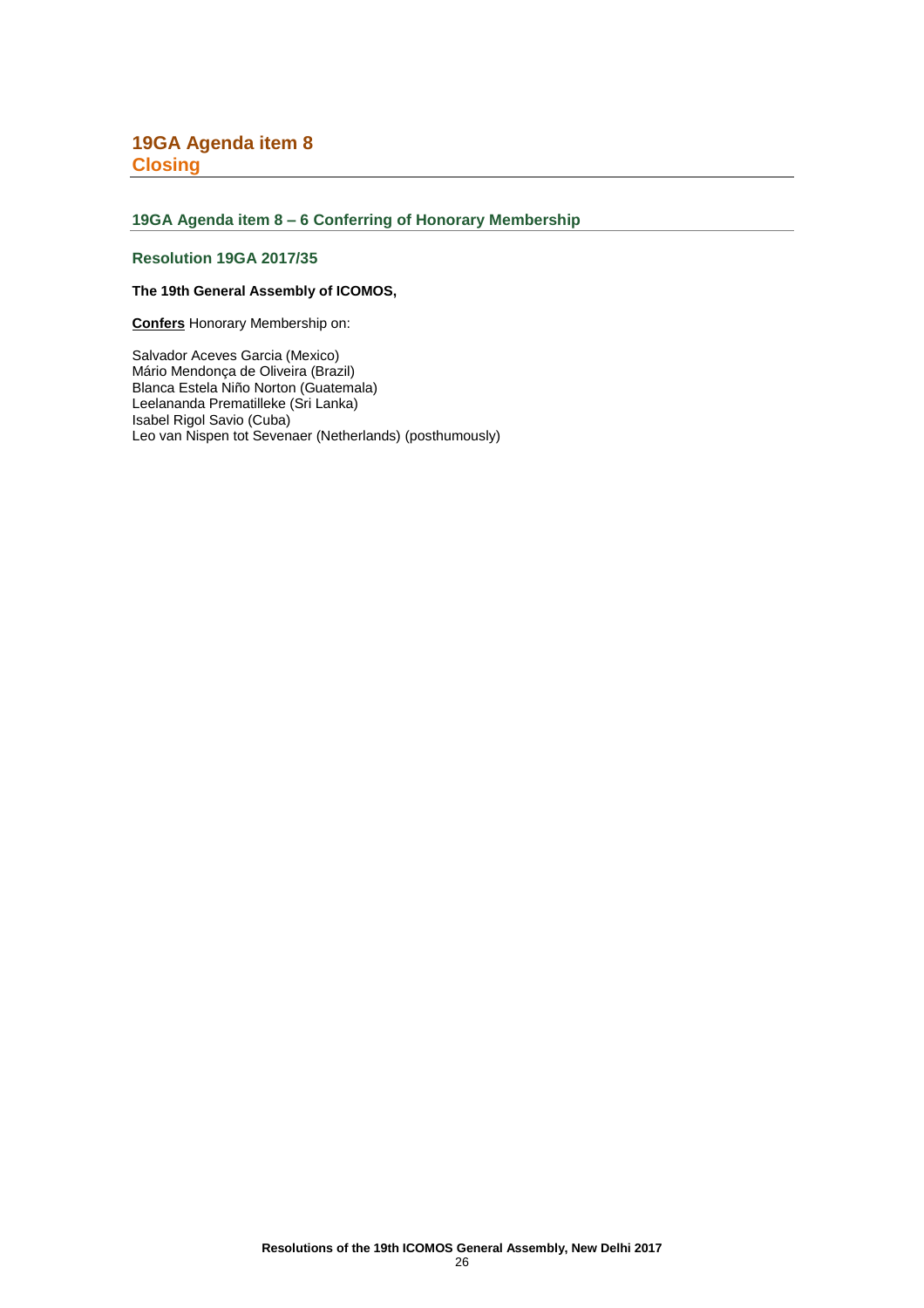## **Annex 1 – ICOMOS Crowdfunding campaign – "Help ICOMOS remain an open nonpolitical cultural heritage forum" List of donors at 23/01/2018**

ABDULAC Samir, ADAMSBAUM André, AF GEIJERSTAM Jan, AHLBERG Nils, AITCHISON Kenneth, ALATALU Riin, ALFENIM Rafael, ALMAZOVA Nataliya, ALSTRUP Kent, ALTENBURG Kirsty, AMBROSIO Luisa, ANDERSON Erik, ANDRE Marc, ARAOZ Gustavo, ARROYO Barbara, ASHELY Geoffrey, BABICS Maxime, BARAGIOLA Stefano, BARET Jean-Pierre, BARR Cathryn, BARRE Anne-Sophie, BATLLE PEREZ Jose M., BAULME Agnes, BEER Simon, BEESTON Janet, BEHERAN Ricardo, BELBOUAB Yamina, BENAVIDES GARCIA Rosa, BENGTSSON Marcus, BENKARI Naima, BENNETT Philip, BENTATA Vincent, BERTHELOT Line-Chantal, BIAZIN Cristiane, BILLAUD Cecilia, BLACK Doug, BLOEMENDAL Robert, BONNETTE Michel, BORIE Vincent, BOSSEN Howard S., BOSWELL Alicia, BOTT Suzanne Elizabeth, BRAEM Eglantine, BRIGGS Jessi, BRUNIER Isabelle, BUCKLEY Kristal, BUCURESCU Iuliana, BUJARD Jacques, BURKE Sheridan, BUSH Fiona, BUZINA Liudmila, CAILLART Eva, CALLUT Michaele, CAMBON DE LAVALETTE Adele, CASTILLO Alicia, CASTRIOTA Leonardo, CAUSHI Edlira, CAVIEZEL Nott, CHAIWA Chilangwa, CHAMAS Karim, CHECROUN Emilie, CLAUVEL Jean-Pierre, COIAS Vitor, COLBACH Philippe, COMBER Jillian, CONTEXT, CONTI Alfredo, COOK Dima, CORKHILL Anna, CORREIA Miguel, CORREIA Mariana, COURTIAU Catherine, COX Louise, CRAIG Lisa, CROKER Alan, CUIJPERS Jos, CUMMING William, CURDY Mélanie, DA SILVA SCHICCHI Maria Cristina, DALIBARD Rina, DAME Thorsten, DANIS Kerime, DAVIES Stephen, DAVIS Carlton, DE ALMEIDA Maria Jose, DE LA TORRE Marta, DE MARCO Luisa, DE MARRE Adélie, DEATHE Andrew, DECAZES Louis, DEL RIO Alejandra, DENNIS Peta, DENYER Susan, DEROOSE Paul, DEL BIANCO Paulo, DEURBERGUE Maxime, DEVINE Matt, DICAIRE Linda, DILLET Romain, DIMITROVA Elena, DINCER Hamza Yuksel, DOGAN Erol, DONAS Margarida, DOUBLIER Nadine, DOYLE Jeremy, DROLET Georges, DRUENNE-PRISSETTE Brigitte, DU CROS Hilary, DUCRUIX Stanislas, DUMOULIN Jean-Claude, DUSHKINA Natalia, DRIEUX Monique, DUHART Philippe, DURET Francine, EATON Jonathan, EBERSCHWEILER Beat, ENEV Ivan, ENGELS Barbara, ESTEVES REIS Monica, EVANS Doug, EVEN Amandine, FARRELL Audrey, FEARON Andrew, FERRIS Neal, FFCR, FELIOT Jocelyne, FERRIS Neal, FILATOVA Nadezhda, FINNIGAN Jim, FIRAS Dana, FISCHLI Melchior, FITZGERALD Edward, FLAHAUT Richard, FLORES SASSO Virginia, FLURY-ROVA Moritz, FONDAZIONE ROMUALDO DEL BIANCO, FORSBERG Tore, FRANCESCHINI Nicole, FRANCINI Carlo, FREEMAN Peter, FRENKEL Natacha, FUKUDA Takashi, FURIC Gwenola, FURRER Bernhard, GALLOIS Catherine, GARCIA Alicia, GARCIA Jose, GARCIN Jean-Loup, GARDER Diana, GARDUNO FREEMAN Cristina, GARFIELD Laurence, GENOVESE Rosa Anna, GILIBERTO Francesca, GILLIG Stéphane, GODET Olivier, GOES Benedict, GOES Benjamin, GOODBODY Rob, GORBATENKO Sergey, GOUDESEUNE Romuald, GRAEFE Rainer, GRAZ Christophe, GRAZIADEI Antonio, GRECOS Myrto, GRUSSENMEYER Pierre, GUILLAUME Jean, GUILLOUX Tristan, GUNNARSDOTTIR Gudny G., GUTSCHER Daniel , GUYONNET Emmanuel, HAEFLIGER Anton, HAGIWARA Sadahiro, HALITI Senat, HALL Brandi, HAMADENE Frédérique, HAMON-BOUCHERAT Cédric, HARBOE Thomas, HARRIS Fabienne, HARVEY Archer, HEALEY Christopher, HENDERSON L. Jane, HERD Michelle, HERMANN Carsten, HESSE Frank, HODGES Sue, HODKINSON Mark, HOGAN Barbara, HORZELA Dobroslawa, HOSKIN Edward, HUGEL Anne-Marie, IAMANDESCU Irina, IBARRA Pedro**,** , IDAM Friedrich, INGERPUU Laura, ISA Mariana, IZAR Gabriela, IZQUIERDO CANO Pablo, JABLONSKI Mary, JACKSON-STEPOWSKI Susan, JAKHELLN Gisle, JAKOBS Doerthe, JAMES Luke, JEHANNO Bily, JEROME Pamela, JOHNSTON Christine, JOIGNY Michelle, JOYCE Barry, KALMAN Harold, KAPETANOVIC Aleksandra, KAUFMANN Katrin, KEALY Loughlin, KELLY Ian, KELLY Matthew, KEMP Chery M., KENNEDY Michael, KHALAF Roha, KING Joseph, KNIGHT John, KNUTSEN Marianne, KONDO Yasuhisa, KONO Toshiyuki, KOUSH Alesia, KOVANEN Kirsti, KRIVICKAS Anita, KUHL Beatriz, LABBE- TESSIER Aurore, LABERGE Jean, LABERENNE Jean, LADLAY Andrew, LAGNEAU Jean-François, LAMBRET Jean-PIERRE, LANDA Mikel I., LANDSCAPE ARCHITECTS, LANGSET Hogne, LAPOUX Sébastien, LARDINOIS Sara, LARDNER Helen, LARRAMENDI Julio, LAVENIR Marion, LAVENIR Marie -Laure, LEE Elizabeth, LENNON Jane, LEROUX Mylène, LEVY Rolland, LEWIS Miles, LINARES Martine, LLOYD Jenny, LOPEZ VELASCO Lorena, LUENGO Monica, LYONS Antony, MACALISTER Fiona, MACAULAY-LEWIS Elizabeth, MACKAY Richard, MACLAREN Fergus, MAHAR Waqas, MAHDY Hossam, MAHEU Isabelle, MAHEU Emmanuel, MAHLINS Artjoms, MARCHAL Caroline, MARIOTTE Catherine, MARTIN Helen, MARTIN Orquidea, MARTIN Patrick, MARTINEZ Adoris, MARUI Masako, MARU Masako, MASSU Claude, MASUDA Kanefusa, MATEUS Luis, MAURER Bernhard, McCLELLAND Michael, McDONALD Garry, McDOUGALL Megan, McGREAL Seamus, McKAY Neil, McLEAN Vicki, MEBUS Ulrika, MEIJER Gerrit, MELARA Mario, MENEGAZZI Cristina ,MENEGUELLO Cristina, MERCEREAU Marie – Hélène, METAIS Marianne, METAYER Diana, MEYLAN KRAUSE Marie-France, MICCICHE Michel, MICK Kenneth, MILITO Rosa, MISRA Priyanka, MOGGRIDGE Harry, MOLNAR James, MONROE Frances, MORADINEJAD Nastaran, MORTELETTE Valérie, MOYLAN Gabrielle, MOYLAN Terry, MUBARACK Juan, MULLER Martina, MURRAY Ian, MURRAY Colm, NDIYOI Muyumbwa, NELSON Laraine, NESTOR Elizabeth, NGOUOH François, NGUYEN Catherine, NOONAN Caitriona, NORLING Bengt, NOVAKOVIC Nevenka, NYBYE Camilla, ODGERS David, ODILE Marcel, ODONNELL Patricia M., OGLETHORPE Miles, OLENKOV Valentin, OLSON Alexandra, ONO Wataru, ORBASLI Aylin, O'REILLY Lucy, ORIVE Olga, ORR Scott, ORR Dannielle, ORTOLANI Giorgio, OSSOLA Carlo, OWEN Tim, PALMI Isabelle, PALUMBO Gaetano, PANITZ BICA Briane Elisabeth, PARADISO Michele, PASTICIER Alain, PATINO Mariana, PATRICIO